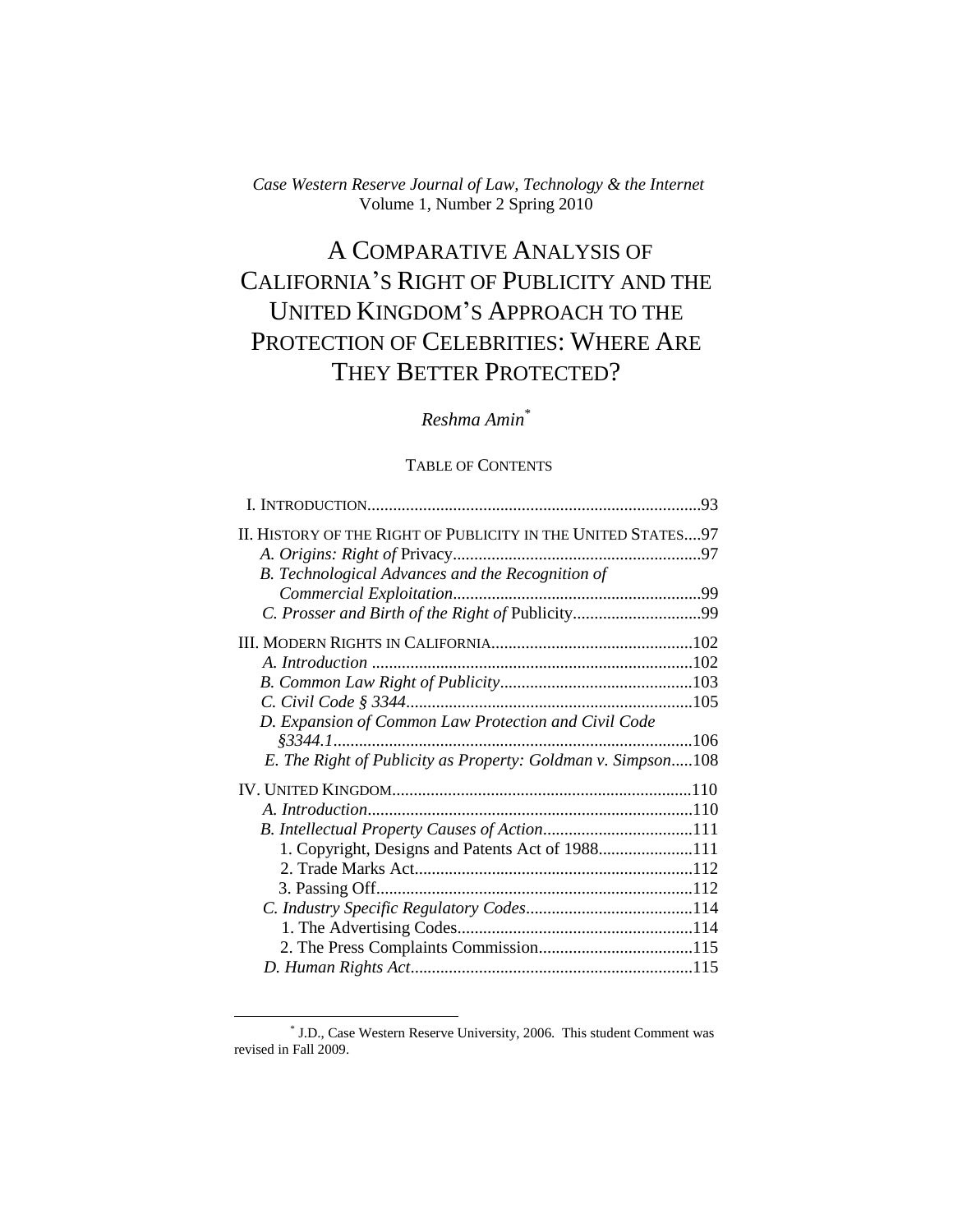$\overline{a}$ 

| V. WHERE ARE CELEBRITIES BETTER PROTECTED117 |  |
|----------------------------------------------|--|
|                                              |  |

#### **I. INTRODUCTION**

For almost a century, society has grown increasingly obsessed with celebrities and what they portray. Celebrities are idolized for attaining a status very few can attain. Society"s treatment of celebrities signals to the world that somehow these individuals are fundamentally different. Celebrity work entails acting, playing sports, and often posing for the camera. Celebrities live glamorously, arrive on red carpets, and attend exclusive events. Celebrities receive generous if not outlandish salaries. The public clings onto every item of clothing, outing, relationship, television show, endorsement, and newly released movie in which our favorite celebrities appear. It is no wonder that the most famous celebrities are usually the highest paid, and whose private lives suffer the most exploitation.

Celebrities are extremely vulnerable to exploitation because their earning potential is based in large part on the value of their image. The image celebrities attain is essentially their appearance, the talent associated with their appearance, and the marketability that results. Celebrities are entitled to the market value their image generates, $\frac{1}{x}$  and to sufficient protection from those who attempt to exploit their celebrity status for their own economic purposes. For example, Michael Jordan has profited from the creation of "Air Jordan" sneakers. Many believe that by purchasing these sneakers, they too can excel in basketball. Jordan has commercialized his ability to play a certain sport. He has projected this ability onto an eponymous line of sneakers. Celebrities such as Jordan seek legal protection because they are continually subject to third parties" intrusive attempts to profit off of their image. $^{2}$ 

<sup>1</sup> Melville B. Nimmer, *The Right of Publicity*, 19 LAW & CONTEMP. PROBS. 203, 216 (1954).

 $^{2}$  *E.g.*, Complaint at 6,  $\P$  29-33, Jordan & Jump 23, Inc., v. Dominick's Finer Foods, L.L.C., (Ill. Cir. Dec. 21, 2009) (No. 2009LO15548) (noting how Jordan sued a grocery store for the unauthorized use of his identity and persona in an advertisement under Illinois Right of Publicity Act, 765 ILL. COMP. STAT. 1075/1-60 (2009)).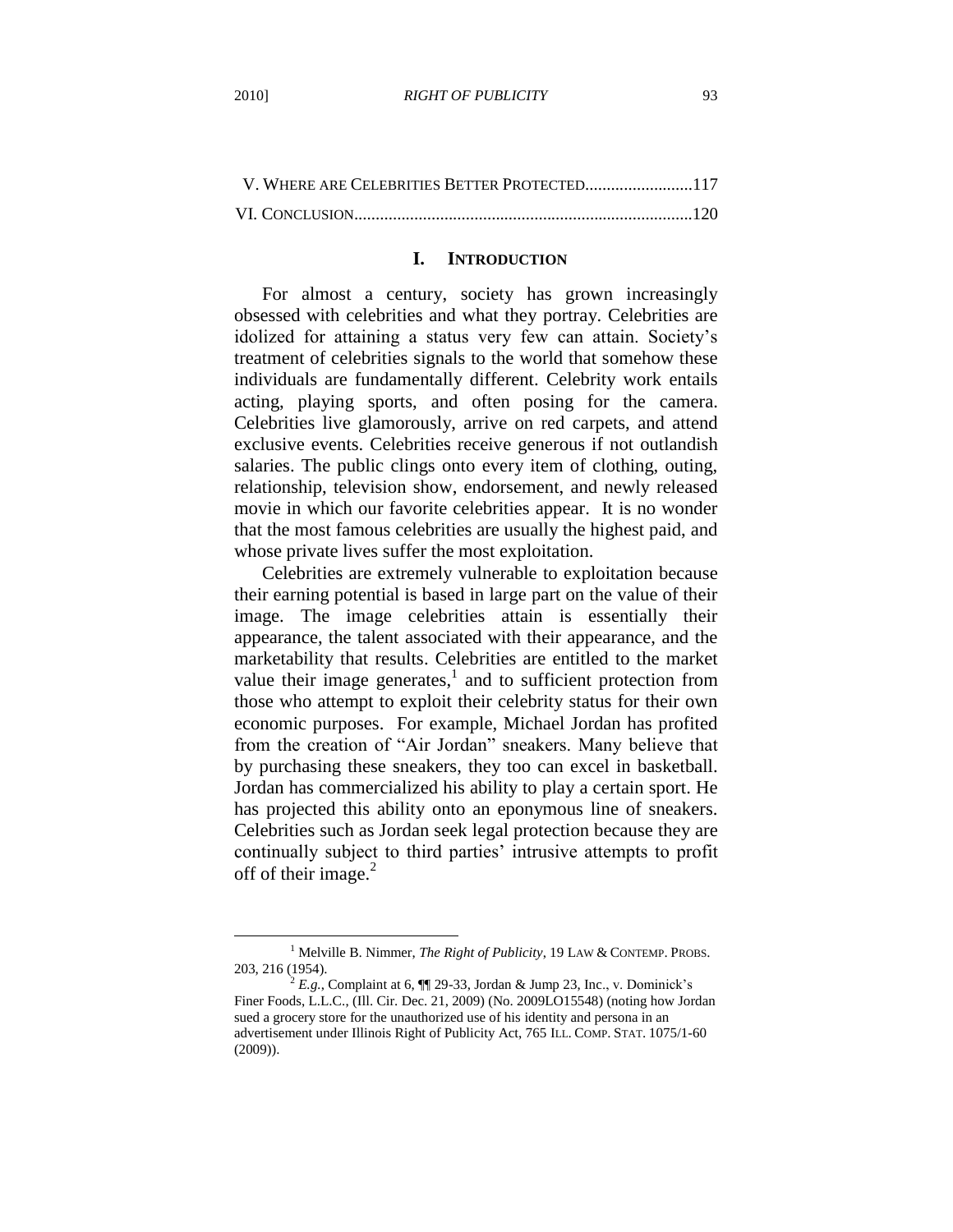Under the right of publicity, courts award compensation for the commercial exploitation of celebrities' name or likenesses.<sup>3</sup> The right of publicity is an intellectual property right that ensures individuals" right to control the commercial use of his or her identity.<sup>4</sup> Celebrities may rely on either the statutory or common law right of publicity to recover from those who wrongfully profit from their image.<sup>5</sup> The following example will illustrate the need for the right of publicity to protect not only celebrities" names and likenesses, but their images and voices as well.

Suppose that the late Michael Jackson appeared in an animated movie, wearing his signature red jacket and white glove.<sup>6</sup> Each participating actor signed a contract allowing the movie studio exclusive use of his image on clothing in connection with the movie"s promotion. Now suppose a photographer took pictures of Jackson, screened them onto tshirts, and sold the shirts to moviegoers on the day of the premiere. The photographer commercially benefits from the wrongful sale of Jackson"s image. If Jackson"s estate sought recovery under the right of publicity, it would have to establish that the photographer"s commercial use of Jackson"s name or likeness caused him injury.<sup>7</sup> Retailers and consumers attach the

 $^3$  *See* 1 J. Thomas McCarthy, The Rights of Publicity and Privacy  $\S$ 6:3 (2d Ed. 2010) (reporting that 30 states recognize the right of publicity under the common law, statutory law or both).

 $4$  [ETW Corp. v. Jireh Publ'g, Inc., 332 F.3d 915, 928 \(6th Cir.2003\)](http://web2.westlaw.com/find/default.wl?tf=-1&serialnum=2003436333&rs=WLW9.07&referencepositiontype=S&ifm=NotSet&fn=_top&sv=Split&referenceposition=928&pbc=183FD469&tc=-1&ordoc=2009567220&findtype=Y&db=506&vr=2.0&rp=%2ffind%2fdefault.wl&mt=208) ( "The right of publicity is an intellectual property right of recent origin which has been defined as the inherent right of every human being to control the commercial use of his or identity.").

<sup>&</sup>lt;sup>5</sup> Although not discussed in this article, celebrities and public figures may also seek protection under Unfair Competition laws. Further, where celebrities and public figures own copyrighted works or trademarks, they may protect these from exploitation under Copyright and Trademark laws. This article will focus exclusively on the right of publicity. *See* Robert H. Thornburg, *Intentional Tort Principles and Florida's Constitutional Right of Privacy as Safeguards to Governmental and Private Dissemination of Private Information,* 4 FLA. COASTAL L.J. 137, 146 (2003).

<sup>&</sup>lt;sup>6</sup> For purposes of this example, assume that Jackson has not retained any copyrights or trademarks on anything associated with his image or enterprise as a singer.

<sup>&</sup>lt;sup>7</sup> RESTATEMENT (THIRD) OF UNFAIR COMPETITION § 46 (1995) ("Many jurisdictions have not yet considered the descendibility of the right of publicity. Of those jurisdictions that have determined the issue through legislation or common law adjudication, the majority recognize the right as descendible, while in others the assertion of post-mortem rights is precluded by statute of case law."). For example, under California law, the right of publicity will pass to the deceased"s heirs, and any violator "shall be liable for any damages sustained by the person or persons injured as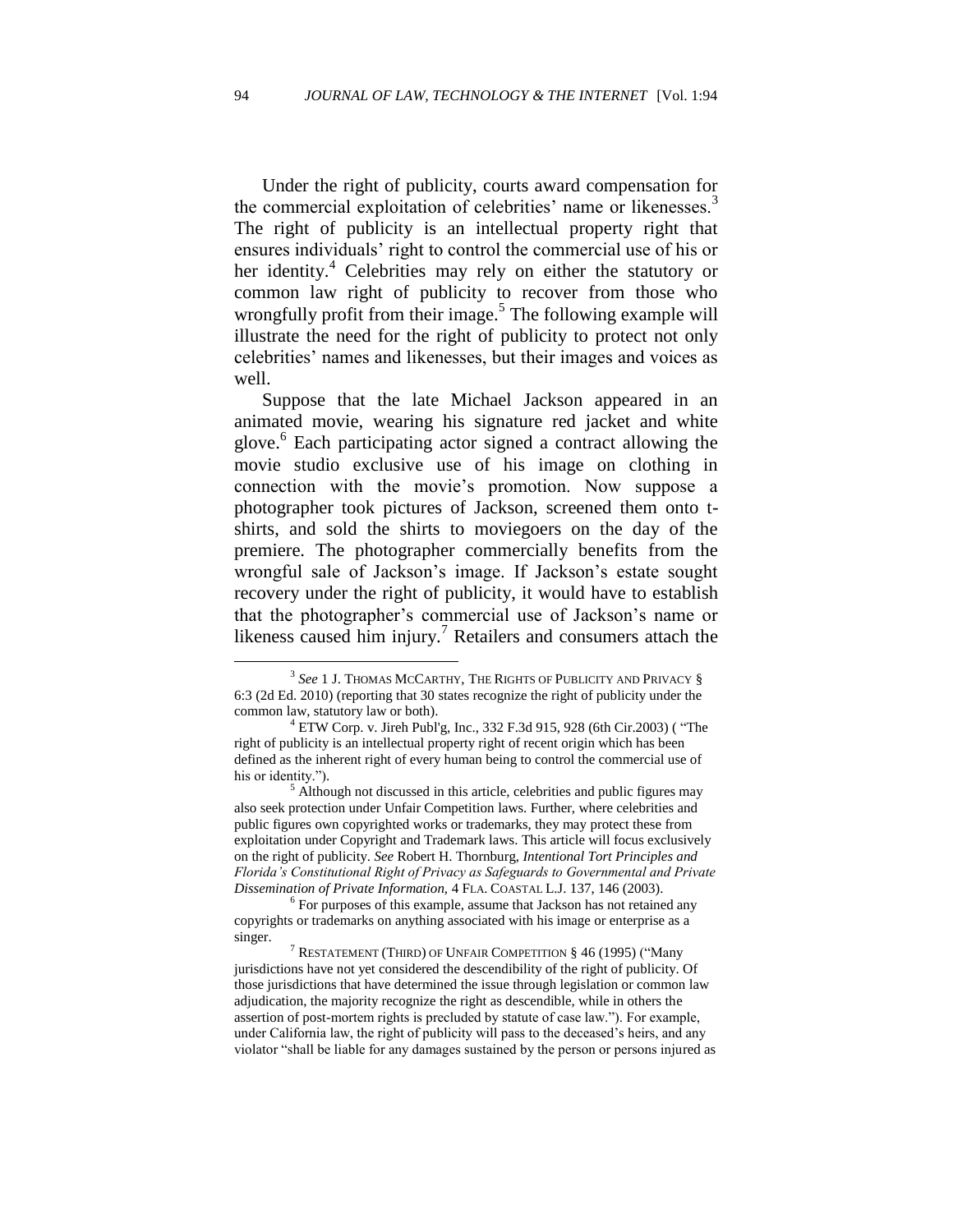highest value to goods that are not widely distributed. By adding clothes wrongfully bearing Jackson"s image to the marketplace, the photographer reduced the relative value of clothes authorized to bear Jackson"s image.

Next, suppose a cleaning company outfits an actor in a red jacket and white glove and instructs him to say, "Moon walk your way to a shinier floor," as he holds a mop and moonwalks across a shiny floor. If this use of Jackson"s likeness is unauthorized, the right of publicity would enable Jackson"s estate to recover damages. The right of publicity protects celebrities and public figures from any exploitation of their image or likeness in connection with commercial products. Thus, while in this scenario the company only uses a Michael Jackson impersonator, there is infringement because the red jacket and white glove are unique to Jackson"s image. Similarly, in a commercial for an amusement park, imagine that a Jackson-impersonator is singing the chorus to Jackson"s song "Thriller" as an image of the park"s newest rollercoaster is displayed across the screen. Here too, Jackson's estate is entitled to compensation for the park"s unauthorized use of his voice in conjunction with the sale of goods or services.<sup>8</sup> Jackson does not have a claim for copyright infringement because a copyright action would not provide recovery for the use of his vocal styling.<sup>9</sup> Jackson's estate could bring a claim under the

a result thereof." CAL. CIV. CODE §3344.1(a)(1) (West 1997 & Supp. 2009). Note, however, that under  $\S 3344.1(a)(2)$  the law contains an exemption for uses that occur in a "play, book, magazine, newspaper, musical composition, audiovisual work, radio or television program, single and original work of art, work of political or newsworthy value, or an advertisement or commercial announcement for any of these works…if it is fictional or nonfictional entertainment, or a dramatic, literary, or musical work." See also Astaire v. Best Film Video Corp., 136 F.3d 1208, 1209 (9<sup>th</sup> Cir. 1998) (use of a deceased dancer in educational and instructional videos, was exempted under CAL. CIV. CODE §990). The California code §990 was later renumbered §3344.1 by Stats.1999, c. 1000 (S.B.284), § 9.5. *See infra* note 91. For purposes of this example, assume that the use of Jackson"s image occurs in a state where a celebrity"s right of publicity is descendible.

<sup>&</sup>lt;sup>8</sup> See Midler v. Ford Motor Company, 849 F.2d 460, 463 (9<sup>th</sup> Cir. 1988) (holding that commercial use of an emulation of Bette Midler"s voice, without her prior authorization, was actionable, because her voice was distinctive, widely known, and recognizable); *see also* RESTATEMENT (THIRD) OF UNFAIR COMPETITION § 46 (1995) (a person"s voice is recognized as an attribute that deserves protection under the right of publicity).

*Midler*, 849 F.2d at 492 ("A voice is not copyrightable. The sounds are not 'fixed."").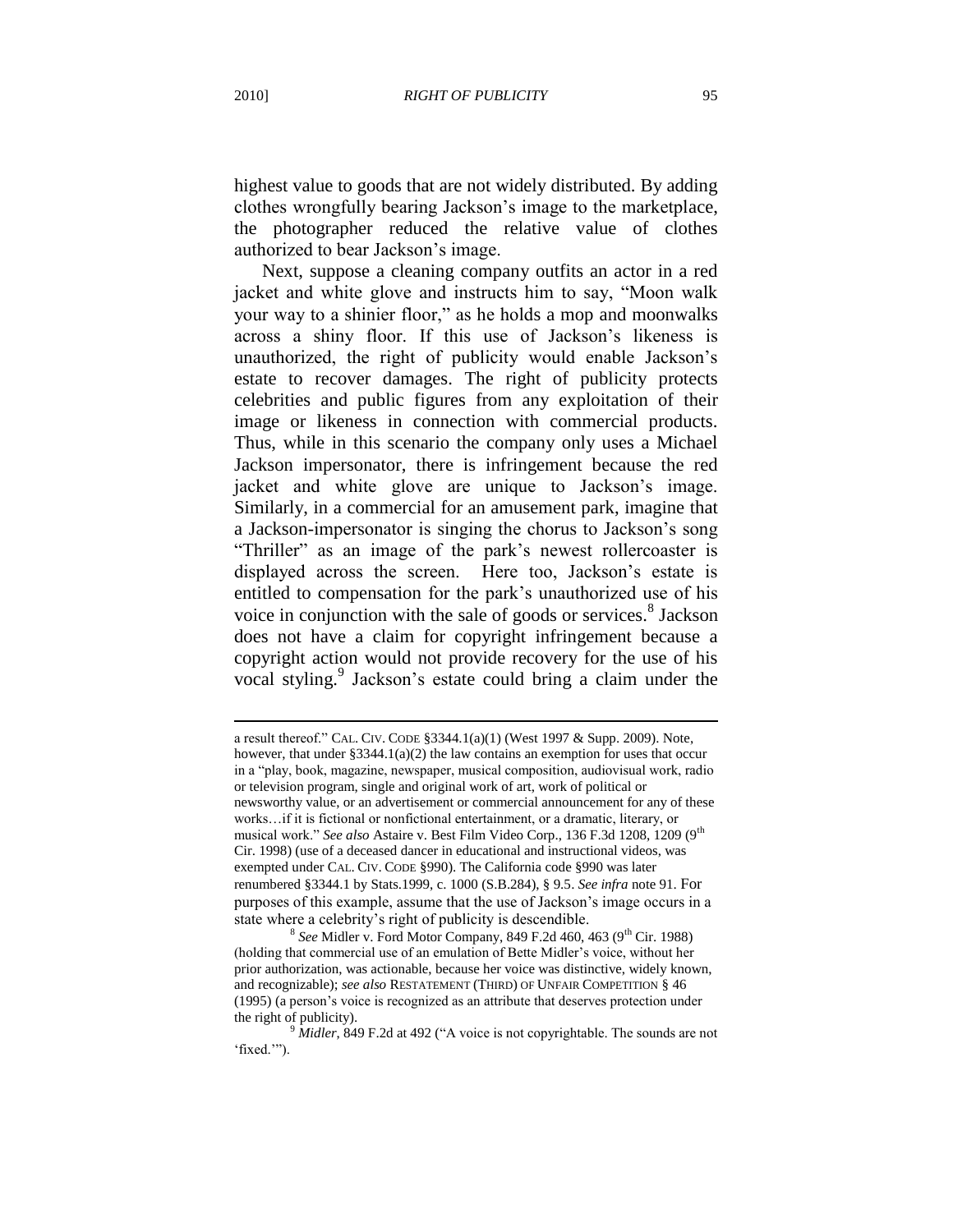right of publicity for the appropriation of his voice because his singing style is a unique, intangible asset, which undoubtedly increases the value of his image. $^{10}$ 

Depending on the laws of the geographical location in which a celebrity resides, there are differing levels of publicity protection.<sup>11</sup> Both California and the United Kingdom are home to a large populace of celebrities and public figures. The epicenter of the entertainment industry, California, provides its celebrities with extensive protection under both common law and statutory rights of publicity. In contrast, the United Kingdom does not recognize the right of publicity. This Comment examines how California and the United Kingdom address commercial exploitation of celebrities and public figures. Through its comparison, this Comment determines which location provides celebrities with a wider array of protection, and what types of commercial exploitation celebrities are protected against.

Part II begins with a discussion of the right of privacy, and the subsequent birth of the right of publicity. Part III highlights California"s right of publicity, and the rights that the law currently affords celebrities. Part IV discusses the methods through which celebrities and public figures are awarded rights in the United Kingdom. It also explores the current trend towards expansion of celebrities' rights with the enactment of the Human Rights Bill. Part V compares California and the United Kingdom, and discusses the need for modification and harmonization of divergent laws against commercial exploitation.

<sup>10</sup> *Id.* at 463.

 $11$  Laws vary greatly between American states as well. For example, California"s right of publicity is quite expansive, as state courts recognize both the common and statutory law cause of action for the right of publicity. New York, in comparison, does not recognize a common law right of publicity, and only retains the right statutorily. *See, e.g.,* Sheldon W. Halpern, *The Right of Publicity: Maturation of an Independent Right Protecting the Associative Value of Personality,* 46 HASTINGS L.J. 856, 856 (1995).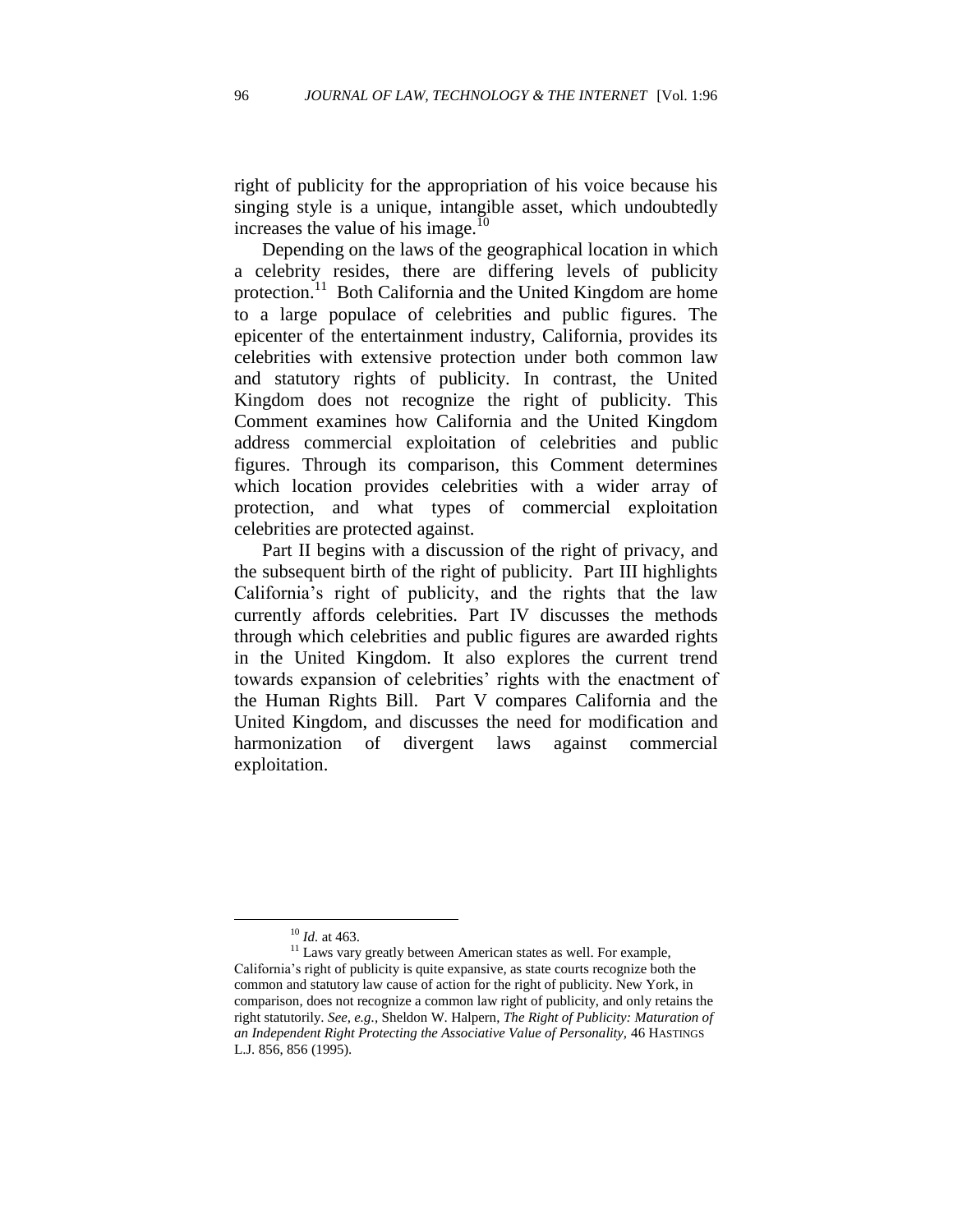## **II. HISTORY OF THE RIGHT OF PUBLICITY IN THE UNITED STATES**

# *A. Origins: Right of Privacy*

The right of privacy was one of the few sources of relief, other than defamation and libel, that celebrities could turn to when others appropriated their image. As originally proposed in the United States, the right of privacy was described as the right "to be let alone."<sup>12</sup> Liability was imposed on those who caused harm by invading the privacy of others.<sup>13</sup>

The right of privacy is grounded in tort law, and is based upon the work of Samuel D. Warren and Louis D. Brandeis, who co-wrote the influential article *The Right of Privacy*.<sup>14</sup> Warren and Brandeis argued that individuals have the right to protect themselves from invasions into their personal "quiet zone $[s]$ ."<sup>15</sup> They believed an individual should control the degree and type of private personal information that is made public.<sup>16</sup> Warren and Brandeis recognized that invasions into one"s privacy, specifically invasions resulting in personal information going public,  $17$  were harmful.<sup>18</sup> They urged society to articulate a "principle which may be invoked to protect the privacy of the individual…from invasion either by the too enterprising press, the photographer, or the possessor of any other modem device for recording or reproducing scenes or sounds."<sup>19</sup> The article primarily focused on private life invasions, and the scope of protection it envisioned was narrow.<sup>20</sup> Despite the publication of Brandeis and Warren's

<sup>&</sup>lt;sup>12</sup> THOMAS M. COOLEY, LAW OF TORTS OR THE WRONGS WHICH ARISE INDEPENDENT OF CONTRACT 29 (2d ed., 1888).

<sup>13</sup> *See* RESTATEMENT (SECOND) OF TORTS § 652A(1) (1977).

<sup>14</sup> Samuel D. Warren & Louis D. Brandeis, *The Right of Privacy*. 4 HARV.

L. REV. 193 (1890).

 $^{15}$  *Id.* at 216.

<sup>16</sup> *Id.*

<sup>17</sup> *See* Dorothy J. Glancy, *The Invention of The Right to Privacy,* 21 ARIZ. L. REV. 1, 6 (1979) (noting that the catalyst for Warren"s writing the article [*The Right of Privacy*] was his pique upon finding intimate details of his family"s home life in the society pages of the local newspaper *The Saturday Evening Gazette*).

<sup>18</sup> Warren & Brandeis, *supra* note 14, at 197.

<sup>19</sup> *Id.* at 206.

<sup>20</sup> *See* Glancy, *supra* note 17, at 6.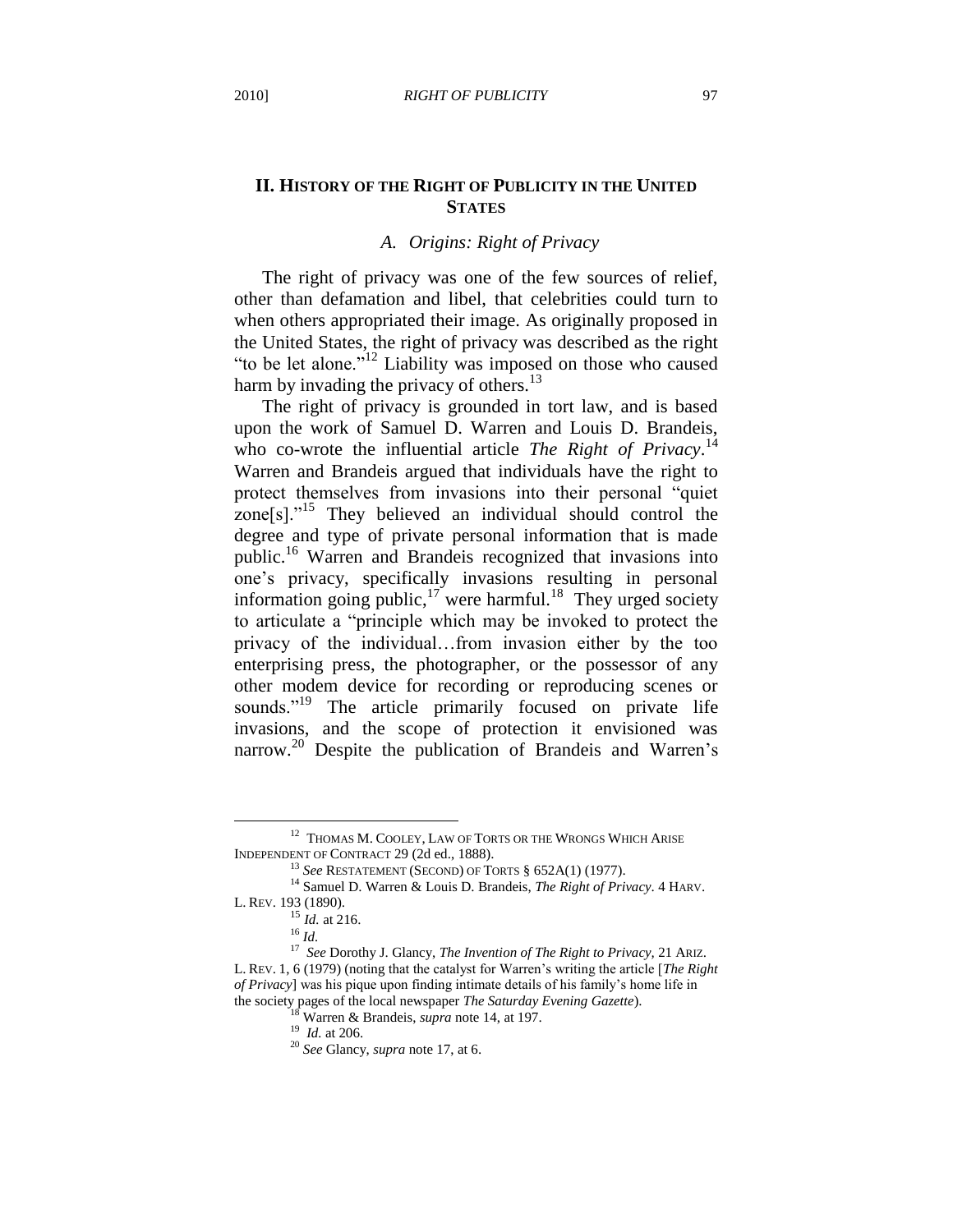article, the right of privacy was still not widely accepted.<sup>21</sup> Courts remained reluctant to provide relief to those whose images were appropriated. $^{22}$ 

In *Roberson v. Rochester*, <sup>23</sup> a flour mill obtained and sold lithographic prints displaying the plaintiff"s unauthorized portrait on its products. The products were in wide circulation. The plaintiff was humiliated when friends and family recognized her image on the goods for sale. She sought an injunction to prevent the products" continued circulation. The plaintiff asked for damages for the mental distress she incurred from "the scoffs and jeers of persons who have recognized her face and picture on this advertisement, and her good name [being] attacked..."<sup>24</sup> The court disagreed, and refused to recognize the plaintiff's right of privacy.<sup>25</sup> In its decision, the court explained that "such publicity, which some find agreeable, is to plaintiff very distasteful…she has been caused to suffer mental distress where others would have appreciated the compliment to their beauty."<sup>26</sup> The court characterized the circulation of the plaintiff"s picture as a compliment, rather than an invasion of her privacy, or her right to control the dissemination of her image. Predicting that recognition of a privacy right would open the floodgates for litigation and cause an over-expansion of rights afforded under the right of privacy, the *Robertson* court refused to recognize the plaintiff"s privacy right.  $27$ 

<sup>21</sup> Diane Lieenheer Zimmerman, *Who Put the Right in the Right of Publicity,* 9 DEPAUL-LCA J. ART & ENT. L. 35, 41 (1999) (noting that "although it has been estimated that as many as half of the states in the United States recognize a right of publicity, a careful head count reveals that only about a dozen have taken unambiguous steps to create a true property right").

<sup>22</sup> *See* Roberson v. Rochester Folding Box Co., 171 N.Y. 538 (N.Y. 1902), *superseded by statute,* NEW YORK CIVIL RIGHTS ACT § 50 (1909), *as recognized in*  People v. King, 84 N.Y.2d 1034 (N.Y. 1995).

<sup>23</sup> 171 N.Y. 538 (N.Y. 1902)*.* 

<sup>24</sup> *Id.* at 542.

<sup>25</sup> *Id.* at 544-45.

<sup>26</sup> *Id.* at 543.

<sup>27</sup> *Roberson*, 171 N.Y. at 545 (N.Y. 1902), *superseded by statute,* New York Civil Rights Act § 50 (1909), *as recognized in* People v. King, 84 N.Y.2d 1034 (N.Y. 1995).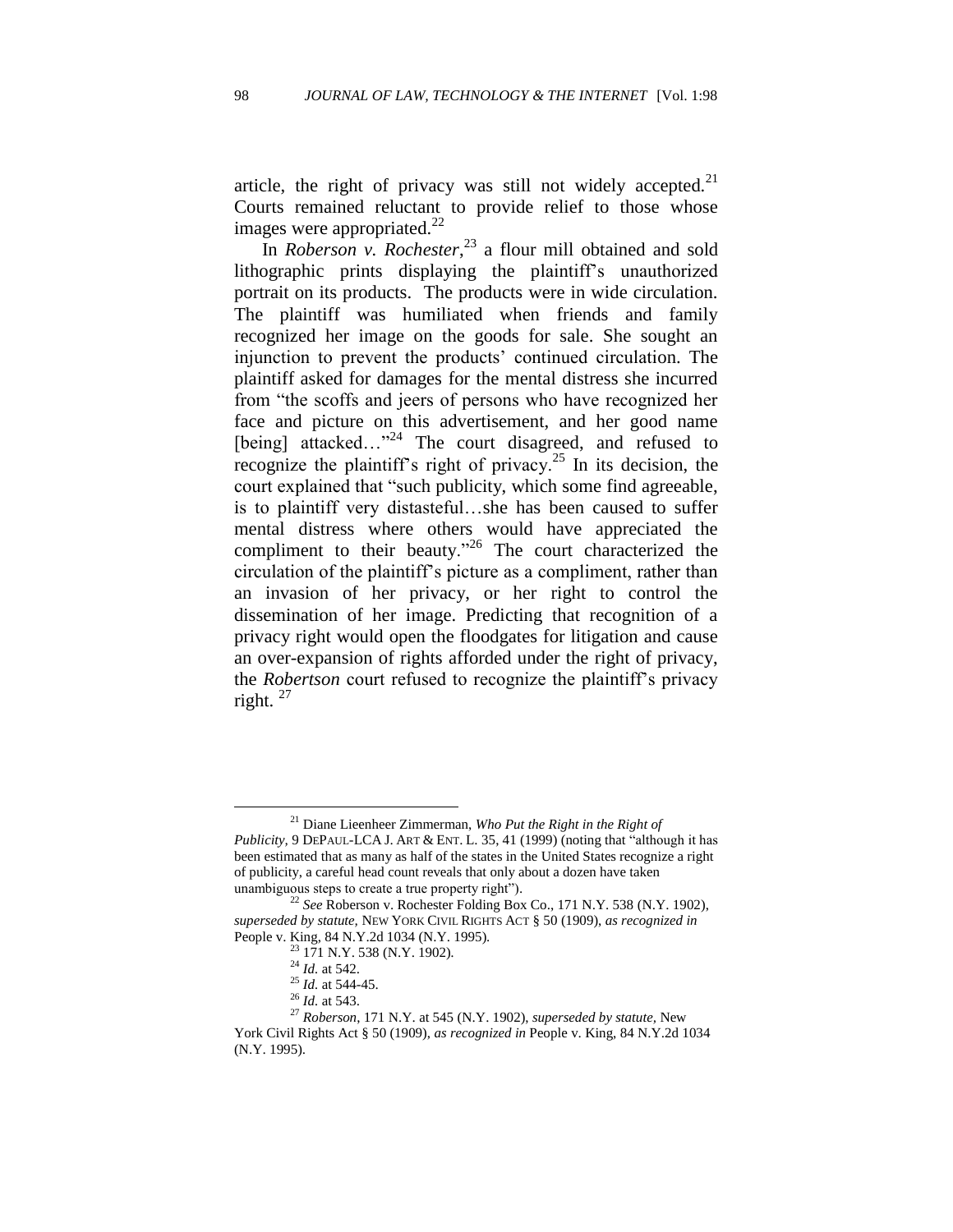# *B. Technological Advances and the Recognition of Commercial Exploitation*

The advent of new technology facilitated society's growing obsession with celebrities. Technology aided and encouraged a new wave of celebrity exploitation. The  $19<sup>th</sup>$  century saw the arrival of photography, motion pictures, and radio. $28$  The number of methods the media and general public could use to exploit celebrities increased substantially.

Celebrities began to see their images in newspapers and on consumer products. Where these uses were unauthorized, the commercial benefit of the product"s celebrity association went exclusively to a third party. $2^9$  Appropriations of this nature were actionable only under the right of privacy, and courts were unwilling to award damages for additional publicity. Wide public exposure was, after all, what celebrities relied on for continued professional success.<sup>30</sup>

# *C. Prosser and Birth of the Right of Publicity*

Celebrities seeking remedy for the commercial misappropriation of their likeness under privacy law<sup>31</sup> were continuously unsuccessful. Courts were reluctant to award damages to those who became well known through intentionally seeking celebrity status.<sup>32</sup> It was courts' reluctance to recognize injury for public exploitation that compelled development of a common law and statutory right of publicity. The right of publicity protects well-known individuals by giving them a right to control the commercial use of their attributes. $33$ 

 $^{28}$  Fox Talbot invented photographs in 1834. Thomas Edison invented the motion picture camera in 1892. The radio was invented by Guglielmo Marconi in 1895. *See* MARY WARNER MARIEN, PHOTOGRAPHY: A CULTURAL HISTORY 17 (2002).

<sup>&</sup>lt;sup>29</sup> In O'Brien v. Pabst Sales Co., 124 F.2d 167 (5<sup>th</sup> Cir. 1941), a famous college football player authorized the publicity department at his university to distribute his picture to newspapers and magazines. The Pabst Brewery Company used the player"s picture in its football schedules, wherein the player"s image was in close proximity to beer advertisements. The player believed the use of his picture was a violation of his right to privacy because it appeared from the schedules that he was endorsing Pabst beer. The Court held that the player"s privacy was not infringed, however, because he had made efforts to become publicly known.

<sup>30</sup> *Id.* at 170.

 $^{31}$ RESTATEMENT (THIRD) OF UNFAIR COMPETITION § 46 (1995).

<sup>32</sup> *O'Brien*, 124 F.2d at 170.

<sup>33</sup> [ETW Corp. v. Jireh Publ'g, Inc., 332 F.3d 915, 928 \(6th Cir.2003\).](http://web2.westlaw.com/find/default.wl?tf=-1&serialnum=2003436333&rs=WLW9.07&referencepositiontype=S&ifm=NotSet&fn=_top&sv=Split&referenceposition=928&pbc=183FD469&tc=-1&ordoc=2009567220&findtype=Y&db=506&vr=2.0&rp=%2ffind%2fdefault.wl&mt=208)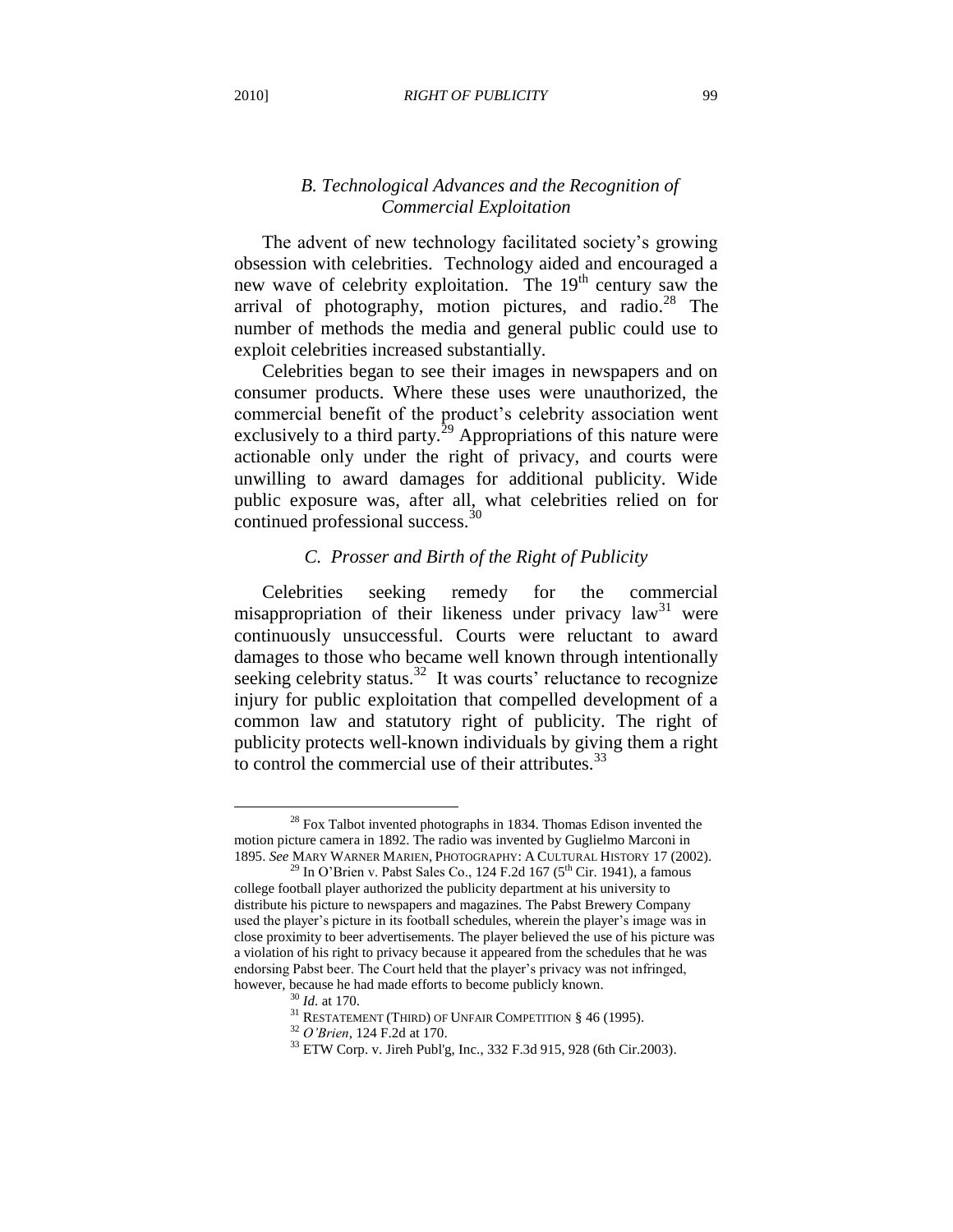The first reference to the right of publicity was in the 1953 case *Haelan Laboratories Inc. v. Topps Chewing Gum, Inc.* 34 There, a baseball player gave a chewing gum company the exclusive right to use his photograph in connection with the sale of its brand name gum. Later, the player entered into a contract with a rival gum manufacturer, which also authorized the use of the player"s picture to sell gum. The original company sued the rival company for inducing the player's contract breach. A New York court ruled that the player had granted the original company the exclusive right to use his photograph. In effect, it recognized the player's right of publicity.<sup>35</sup> The court held that the first company, "in its capacity as exclusive grantee of player's "right of publicity," has a valid claim against the rival company if the rival company used that player's photograph during the term of the [first company's] grant and with knowledge of it."<sup>36</sup>

The right of publicity was explicitly articulated in 1960, when Dean William Prosser wrote the influential law review article "*Privacy*."<sup>37</sup> Prosser advocated a privacy right to address growing concerns about celebrities" commercial exploitation. In his article, Prosser categorized the invasion of privacy into four separate torts:<sup>38</sup>

- 1) unreasonable intrusion upon the seclusion of another;
- 2) appropriation of another"s name or likeness;
- 3) unreasonable publicity given to the other"s private life; and
- 4) publicity that unreasonably places the other in a false light before the public  $39$

<sup>34</sup> 202 F.2d 866, 868 (2d Cir. 1953**).** The right of publicity was first coined by Judge Jerome Frank in *Haelan* when Frank identified such as a property right.

<sup>&</sup>lt;sup>35</sup> *Id.* at 868 (holding that "in addition to and independent of that right of privacy (which New York derives from statute), a man has a right in the publicity value of his photograph, *i.e.*, the right to grant the exclusive privilege of publishing his picture, and that such a grant may validly be made "in gross," *i.e.*, without an accompanying transfer of a business or of anything else")

<sup>36</sup> *Id.* at 869.

<sup>37</sup> William L. Prosser, *Privacy*, 48 CAL. L. REV. 383 (1960).

<sup>&</sup>lt;sup>38</sup> *Id.* at 389. Prosser's delineation of the Right of Privacy was later adopted by the RESTATEMENT (SECOND) OF TORTS § 652 (1977).

<sup>39</sup> *See* RESTATEMENT (SECOND) OF TORTS § 652A (1977) (listing the four ways one's privacy can be invaded).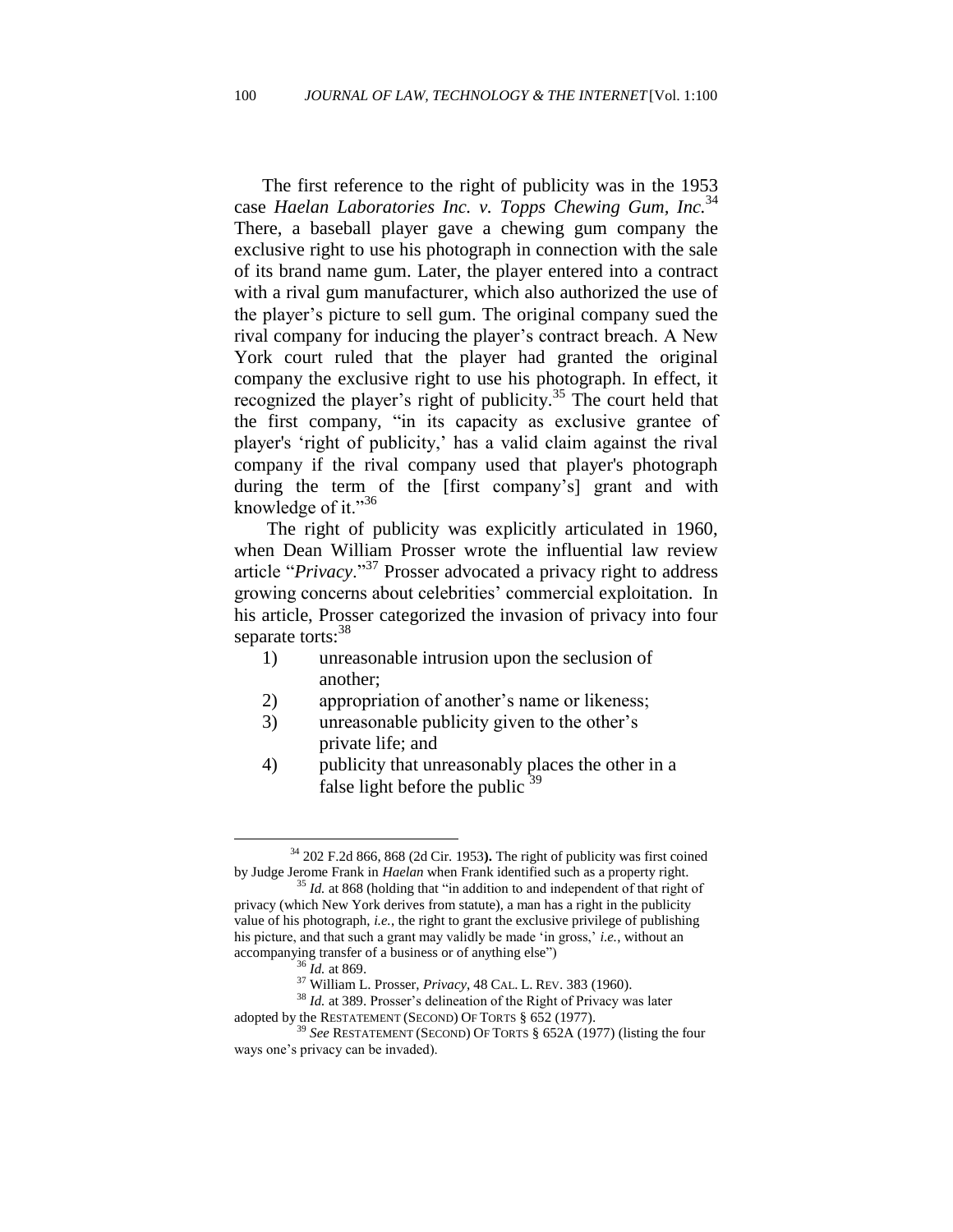The second categorization evolved into the modern version of the right of publicity.

In *Zacchini v. Scripps-Howard Broadcasting Co.*, <sup>40</sup> the Supreme Court held that a news company violated Ohio law when it televised a human cannonball performer's 15-second performance without attaining the performer"s prior permission.<sup>41</sup> The human cannonball performer sued Scripps-Howard for unlawful appropriation of his professional property.<sup>42</sup> Before Ruling in favor of the performer, the Court balanced the First Amendment rights of the news company with the cannonball performer"s right of publicity. It also made a distinction between a false light of privacy case and the right of publicity.<sup>43</sup> The Court explained that states had different interests in the two torts. A state has an interest in permitting a false light of privacy claim because it wants to protect parties' reputations.<sup>44</sup> In contrast, a state"s interest in permitting a right of publicity claim is "closely analogous to the goals of patent and copyright law, focusing on the right of the individual to reap the reward of his endeavors and having little to do with protecting feelings or reputation."<sup>45</sup> The *Zacchini* Court also recognized that there was a difference regarding the "dissemination of information to the public" <sup>46</sup> in right of publicity and false light of privacy cases. The Court stated:

In 'false light' cases the only way to protect the interests involved is to attempt to minimize publication of the damaging matter, while in "right of publicity" cases the only question is who gets to do the publishing. An entertainer such as petitioner usually has no objection to the widespread publication of his act as long as he gets the commercial benefit of such publication.  $47$ 

The Supreme Court held that the broadcast substantially threatened the performer"s economic value. Therefore, the

 $\overline{a}$ 

<sup>46</sup> *Id.* 

<sup>40</sup> 433 U.S. 562 (1977).

<sup>41</sup> *Id.* at 575.

<sup>&</sup>lt;sup>42</sup> *Id.* at 564.

<sup>43</sup> *Id.* at 573.  $^{44}$   $^{14}$ .

 $45\overline{1}$ 

<sup>47</sup> Zacchini v. Scripps-Howard Broad. Co., 433 U.S. 562, 573 (1977).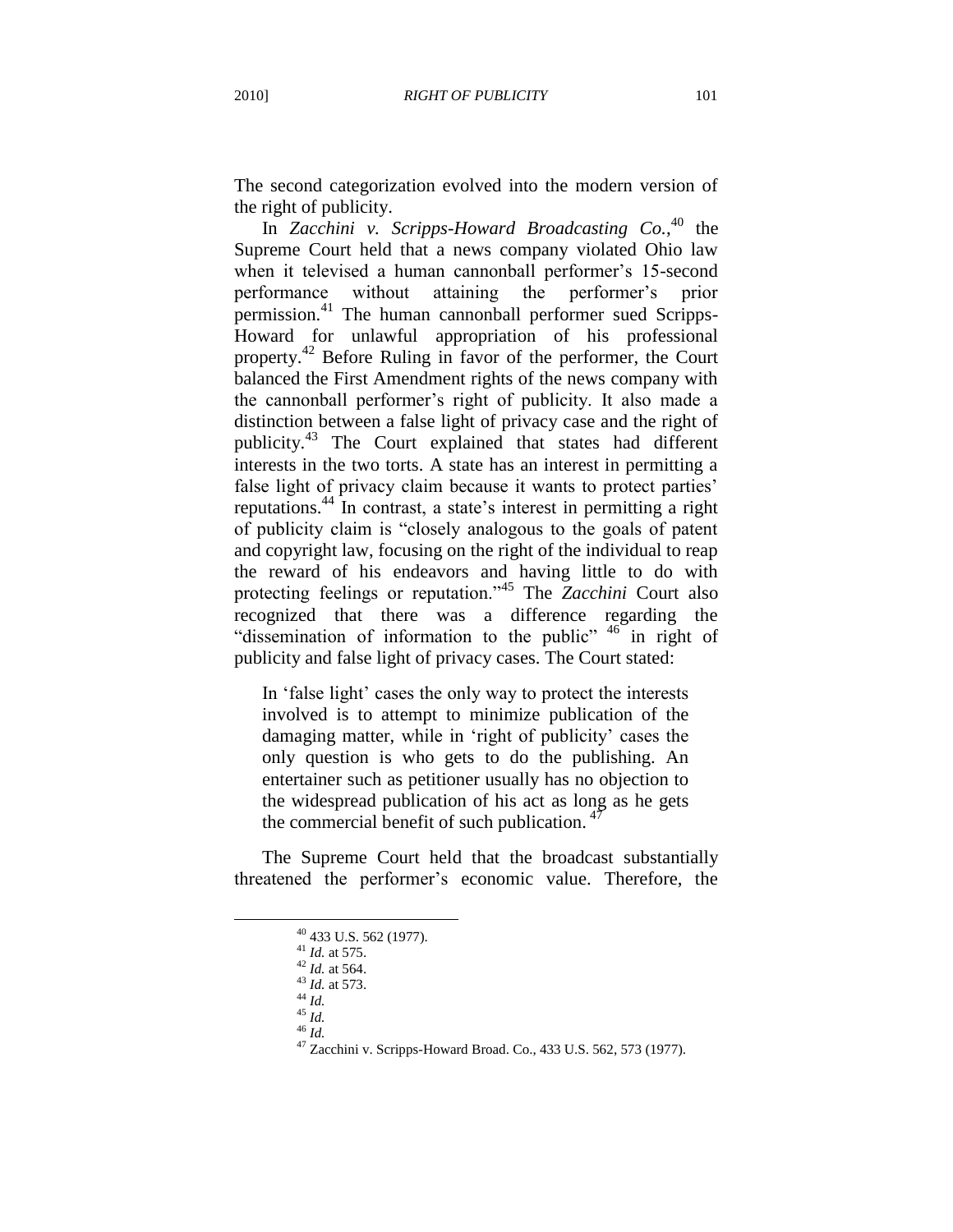broadcast was a violation of the performer's right of publicity.<sup>48</sup> The right of publicity preserves the performer's right to receive compensation for his performance, while simultaneously providing economic incentive for the performer to continue performing.<sup>49</sup>

This right of publicity is generally an individual right to control the commercial use of one's name or likeness.<sup>50</sup> The sole requirement for affording protection is that there be some sort of commercial exploitation of the individual. The right of publicity has expanded in many jurisdictions which have recognized it as an extension of privacy rights.

In the United States, the rights afforded to celebrities and public figures vary according to geographical location. The common law right of publicity is not recognized in New York, $51$ for instance, but in California the scope of the right is quite broad. An examination of the rights currently afforded to celebrities in California will show how rights have been expanded from Prosser"s original conception.

#### **III. MODERN RIGHTS IN CALIFORNIA**

#### *A. Introduction*

As the hub of the entertainment industry, California is home to a large contingent of celebrities. The incongruous mix of media and celebrity interests in Hollywood precipitated greater protection for celebrities. California"s legislature enacted statutory protection for the right of publicity to supplement its common law. While not always the case, today in California, the right of publicity"s scope of protection is expansive.

<sup>48</sup> *Id.* at 575 ("Much of its economic value lies in the "right of exclusive control over the publicity given to his performance"; if the public can see the act free on television, it will be less willing to pay to see it at the fair.").

<sup>49</sup> *Id*. at 576.

<sup>50</sup> RESTATEMENT (THIRD) OF UNFAIR COMPETITION § 46 (1995) (noting that it is a violation of the right of publicity when "[o]ne… who appropriates the commercial value of a person's identity by using without consent the person's name, likeness, or other indicia of identity for purposes of trade…").

<sup>51</sup> *See* Rhodes v. Sperry & Hutchinson Co., 85 N. E. 1097 (N.Y. 1908).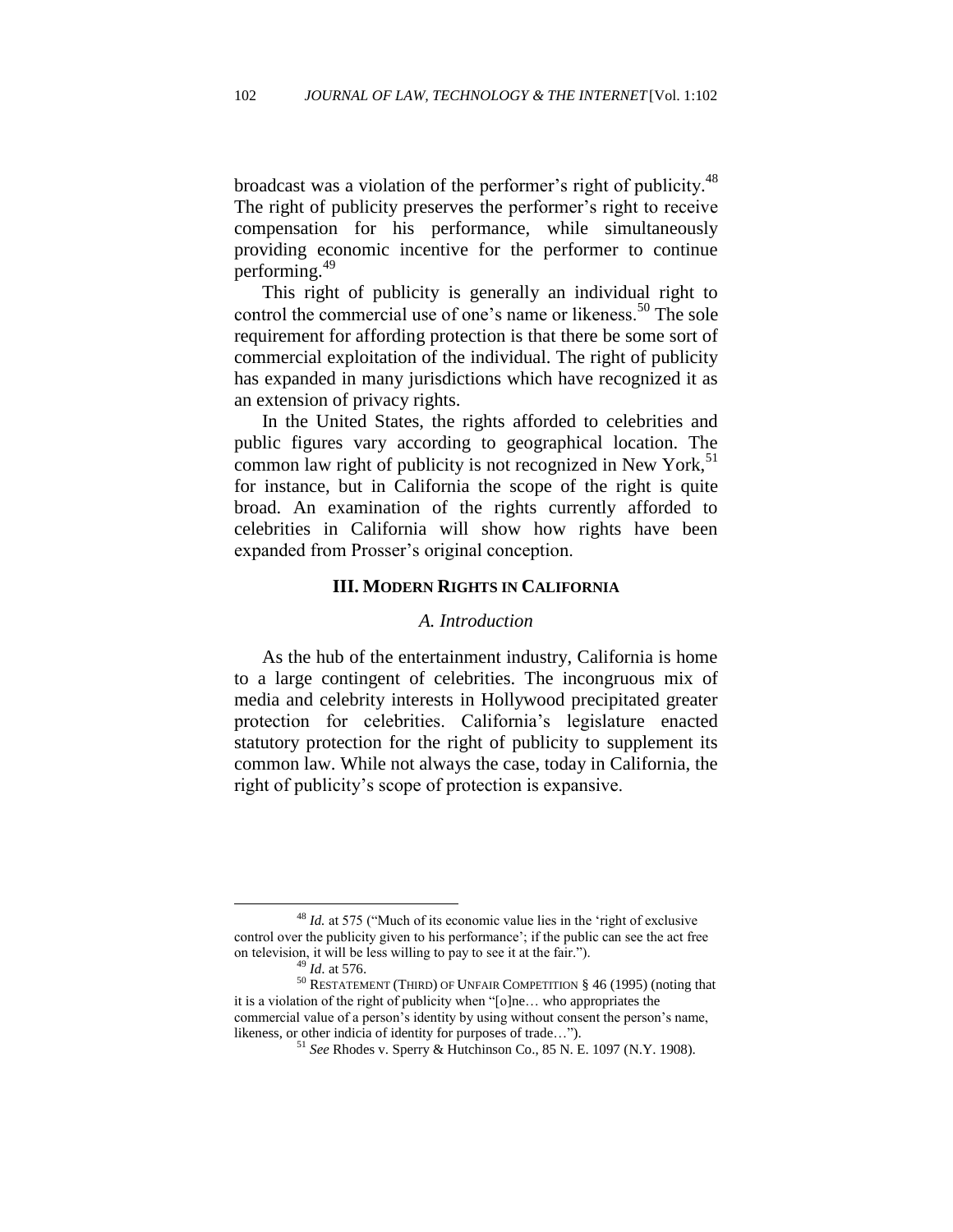#### *B. Common Law Right of Publicity*

California is one of the few states to recognize both a common law and statutory cause of action for the right of publicity.<sup>52</sup> In California, the common law right of publicity<sup>53</sup> offers a broader scope of actionable claims than its statutory counterpart.<sup>54</sup> Under statutory law, the type of appropriation, the intent of the infringer, damages, and a connection between the use and the commercial nature of the infringement are all relevant.<sup>55</sup> But similar specificity is not found in the common law, which is comparatively broad in its protection. As such, celebrities have the option to assert a variety of claims under the common law, and courts have the ability to expand protection.<sup>56</sup> Careful analysis of both modes of protection will explain the expansion of the right of publicity.

To secure relief, California common law requires the plaintiff prove the following:

- 1) The defendant"s use of the plaintiff"s identity;
- 2) The appropriation of the plaintiff"s name or likeness to the defendant"s advantage, commercially or otherwise;
- 3) Lack of consent; and
- 4) Resulting injury<sup>57</sup>

 The scope of protection afforded celebrities under common law once limited the attributes of a celebrity that were actionable.<sup>58</sup> Previously, only the use of a celebrity's identity, name, or likeness was actionable under common law.<sup>59</sup> The common law later expanded to make more attributes of a celebrity actionable under the right of publicity. The common law does not require infringers' intent in appropriating

 $\overline{a}$ 

2000).

<sup>57</sup> *Id.*; *see* KNB Enter. v. Mathews, 92 Cal. Rptr. 2d 713 (Cal. Ct. App.

<sup>59</sup> *Id.* 

<sup>52</sup> 1 MCCARTHY, *supra* note 3, at § 6:3 (as of 2009, 20 states recognize the common law right of publicity).

<sup>53</sup> *See, e.g.*, Eastwood v. Superior Court, 198 Cal. Rptr. 342, 347 (Cal. Ct. App. 1983) *superseded in part by statute*, CAL. CIVIL CODE §3344 (West 1997 & Supp. 2009).

 $54$  CAL. CIV. CODE §3344 (originally enacted as §990).

<sup>55</sup> *Id.*

<sup>56</sup> *See Eastwood*, 198 Cal.Rptr. at 347.

<sup>58</sup> *Eastwood*, 198 Cal. Rptr. at 347.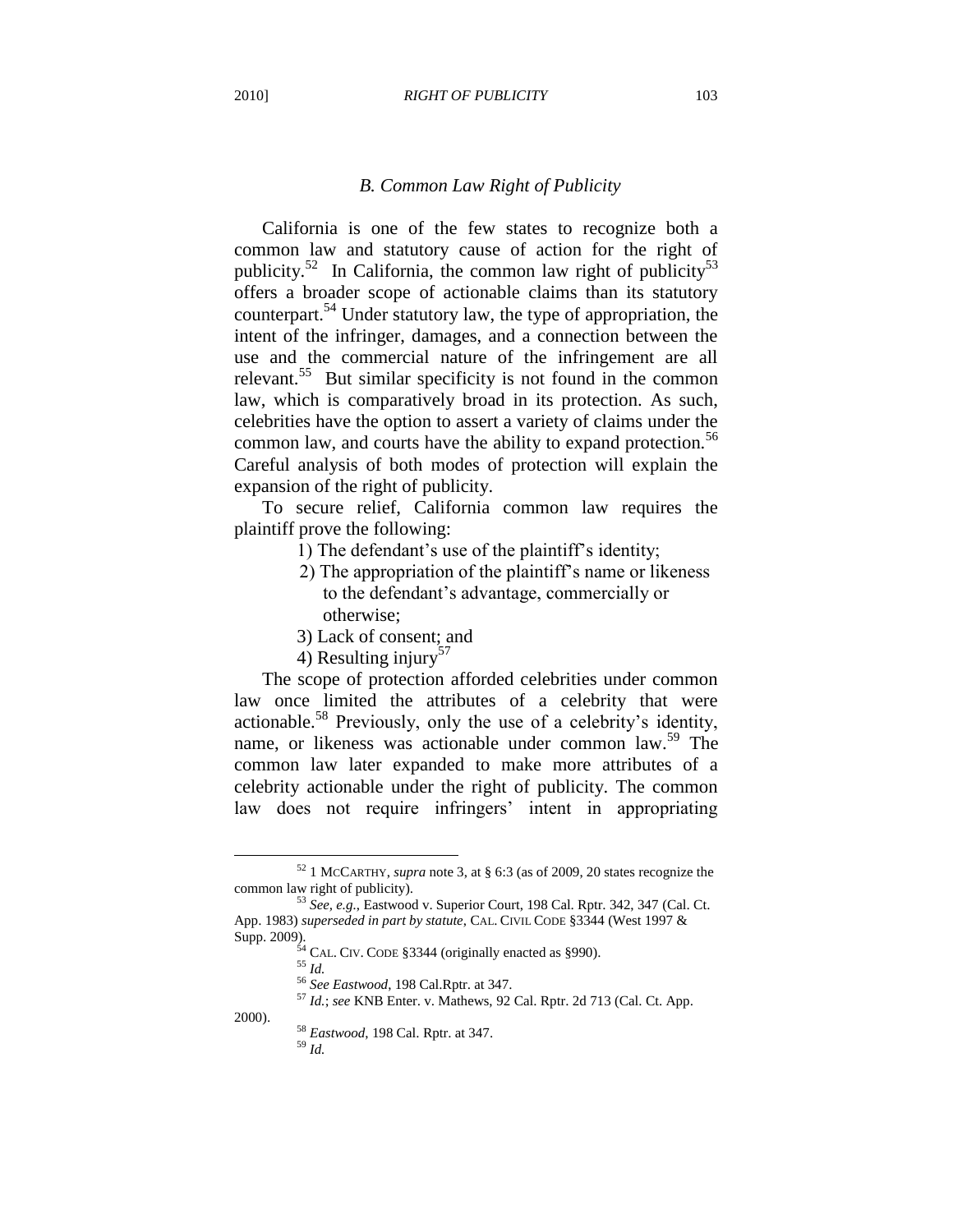celebrities' identities. $60$  At times, an infringer may mistakenly or inadvertently use one's identity, name or likeness.<sup>61</sup> A lack of intent to exploit another"s identity is not a defense under the common law.<sup>62</sup> Additionally, the commercial appropriation or otherwise requirement is extremely broad and provides celebrities with even more protection.<sup>63</sup>

The rationale for providing celebrities with a right of publicity is to give them control over the commercial appropriation of their attributes.<sup>64</sup> Celebrities' need for such protection is premised on the fact that their ability to make a living is based on the commercial value of their image. Appropriately, California"s common law gives individuals the right to bring proceedings against those who have appropriated their attributes for commercial purposes. But the common law also leaves an opening for expansion of that right. Namely, the common law stipulates that appropriation of one"s identity is actionable if it is done "commercially, or otherwise*.*" 65 California courts have addressed types of appropriations that fall under "commercial," but they have left open causes of action that may fall under the rubric of "otherwise."

A commercial use is present when a party uses the plaintiff"s identity, name, or likeness in a study  $\mathrm{aid}$ ,  $\frac{6}{6}$  or in conjunction with a commercial advertisement.<sup>67</sup> In *Fairfield v. American Photocopy Equipment Company*, <sup>68</sup> American Photocopy disseminated an advertisement primarily to legal professionals, with the names of attorneys and law firms purportedly using and

<sup>60</sup> *See* Downing v. Abercrombie & Fitch, 265 F.3d 994, 1001 (9th Cir. 2001); Butler v. Target Corp., 323 F.Supp.2d 1052, 1056 (C.D. Cal. 2004); Eastwood v. Superior Court, 198 Cal. Rptr. 343, *superseded in part by statute*, CAL. CIV. CODE §3344 (West 1997 & Supp. 2009).

<sup>61</sup> *See* CAL. CIV. CODE §3344 (West 1997 & Supp. 2009).

<sup>62</sup> *See Downing*, 265 F.3d at 994; *Butler*, 323 F.Supp.2d at 1052; Eastwood, 198 Cal. Rptr. 3d at 342.

<sup>63</sup> *See Eastwood,* 198 Cal.Rptr. at 347.

<sup>64</sup> RESTATEMENT (THIRD) OF UNFAIR COMPETITION § 46 (1995).

<sup>65</sup> *Id.*

<sup>66</sup> *See* Williams v. Weisser, 78 Cal. Rptr. 542 (Cal. Ct. App.1969) (holding that when a business hired an agent to take class notes and create study aids, which bore the name of the plaintiff professor, the plaintiff had a valid claim for the appropriation of his name).

<sup>67</sup> Fairfield v. Am. Photography Equip. Co., 138 Cal. App. 2d 82, 291 P. 2d 194 (Cal. Dist. Ct. App. 1955), *superseded in part by statute,* CAL. CIVIL CODE § 3344 (West 1997 & Supp. 2009).

<sup>68</sup> 138 Cal. App. 2d 82, 291 P. 2d 194 (Cal. Dist. Ct. App. 1955)*.*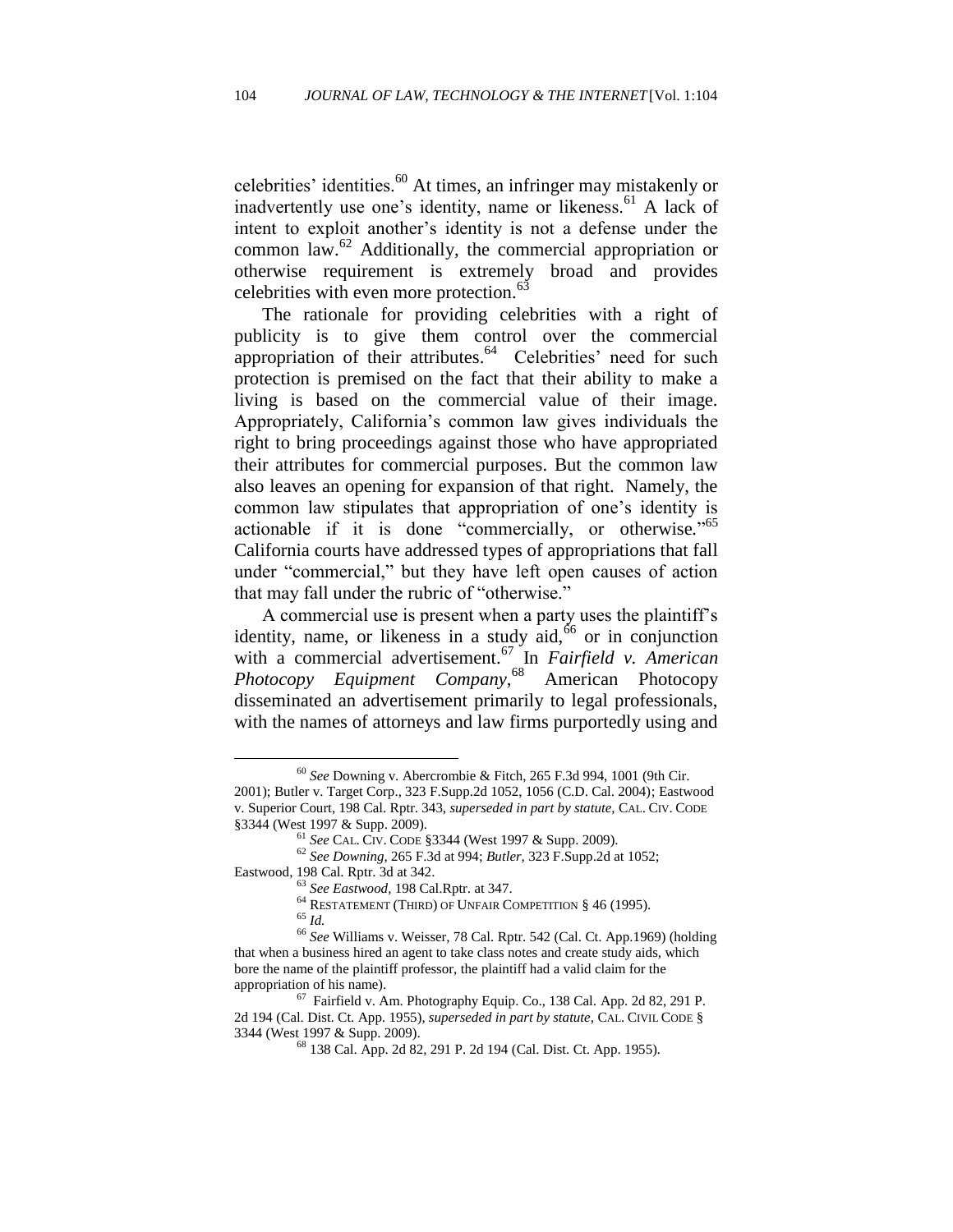praising its photocopy machines. The plaintiff's name and location were used without his permission, and without regard to the fact that the plaintiff had returned his machine to the company.<sup>69</sup> Because the company used the attorney"s name without his authorization in connection with a commercial product, the attorney"s right of publicity claim was actionable. However, not all commercial uses are actionable under the common law. <sup>70</sup>

Courts have stated that the common law right of publicity cannot provide relief each time one's name or likeness is published without one's permission.<sup>71</sup> Courts conduct a balancing process by weighing "the nature of the precise information conveyed and the context of the communication to determine the public interest in the expression."<sup>72</sup> Although the common law right of publicity provides a seemingly larger scope of protection than its statutory counterpart, it is limited in some respects. Courts will not award relief if the alleged infringing use occurred in conjunction with a newsworthy event, for instance. Additionally, an action for infringement of the right of publicity can only be brought during a celebrity's lifetime.<sup>73</sup> The common law does not provide for publicity claims post mortem.

# *C. Civil Code §3344*

The statutory cause of action under California's Civil Code differs from the common law cause of action in two primary ways. First, only the appropriation of individuals" identity or likeness for purposes of advertising, selling, or solicitation are actionable under section  $3344.<sup>74</sup>$  Additionally, the code requires a claimant to show the defendant used her image or likeness for

<sup>69</sup> *Id.* at 196.

<sup>70</sup> *E.g.,* Gionfriddo v. Major League Baseball, 114 Cal. Rprt. 2d 307 (Ct. App. 2001) (holding that defendant's publishing past team records, photographs, and player statistics in video histories and online content was for a purpose related to their profession and did not constitute "commercial" use).

<sup>71</sup> *Id.* at 409.

<sup>72</sup> *Id.* at 410.

<sup>73</sup> *See* Guglielmi v. Spelling – Goldberg Productions, 25 Cal. 3d 860, 160 Cal. Rptr. 352 (1979) (holding that the right of publicity is not descendible), *superseded by statute,* CAL. CIV. CODE § 3344.1(d) (West 1997 & Supp. 2009).

<sup>74</sup> CAL. CIV. CODE § 3344(a) (West 1997 &West Supp. 2009).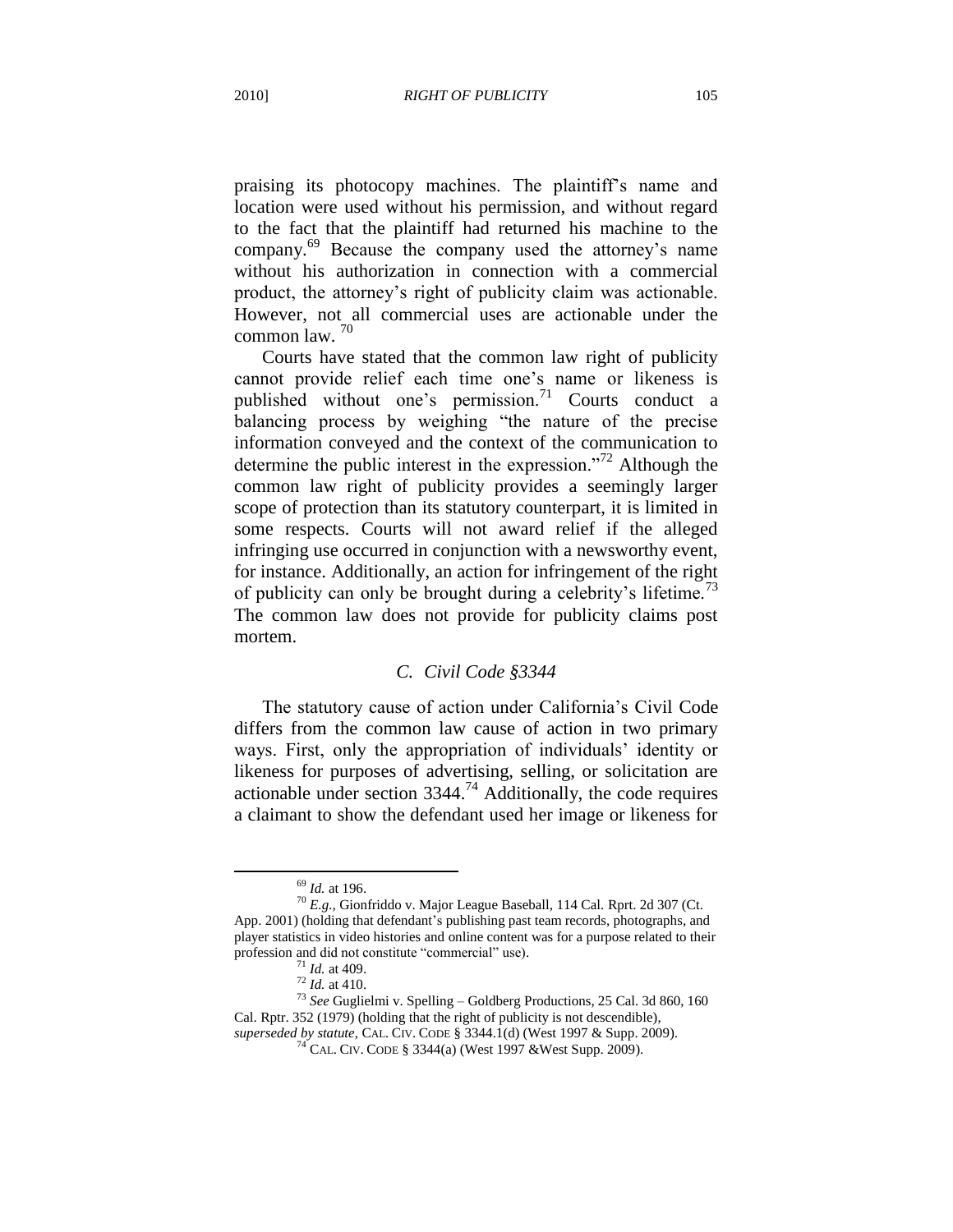a commercial purpose.<sup>75</sup> Second, California Civil Code specifies that an infringer must "knowingly use" another"s attributes without consent.<sup>76</sup> In contrast, under the common law, mistaken or inadvertent use of a celebrity"s identity or likeness is actionable.<sup>77</sup>

# *D. Expansion of Common Law Protection and Civil Code §3344.1*

A celebrity"s control over the commercial appropriation of her attributes was once protected in limited form under California"s common law and statutory cause of action for the right of publicity. As new methods of exploitation arose, the courts expanded the common law right of publicity to provide relief not otherwise protected under Civil Code section 3344. Additionally, California statutes were amended to provide stronger protection for celebrities. The scope of protection available to celebrities in California has expanded in three fundamental ways.<sup>78</sup>

Recently, courts provided protection against the appropriation of one"s voice. In *Midler v. Ford Motor Company*, <sup>79</sup> Bette Midler sought relief from Ford after the company used a voice that resembled hers in a commercial for its cars. The court recognized that a voice could be distinctive of character. Thus, when Ford used Midler"s voice without her permission, Ford violated Midler's right of publicity.<sup>80</sup> The court could not award relief under California Civil Code section 3344 because the statute provides protection only when the celebrity"s actual voice is used. Here, the advertisement used an imitation of Midler's voice. $81$  Where the claim of appropriation fell short of the requirements to gain relief under section 3344,

<sup>75</sup> *Id.* at § 3344(e).

<sup>76</sup> *Id.* at § 3344(a).

<sup>77</sup> *See* Eastwood v. Superior Court, 198 Cal. Rptr. 342, 347 (Ct. App. 1983), *superseded by statute,* Cal. Civ. Code §3344 (West 1997 & Supp. 2009), *as recognized in* KNB Enter. V. Matthews, 92 Cal. Rptr. 2d 713, 717 n.5 (Ct. App. 2000).

<sup>78</sup> *See* 1 MCCARTHY, *supra* note 3, at 6:47.

<sup>79</sup> 849 F.2d 460, 463-64 (9th Cir. 1988) *(*noting that plaintiff"s failure to satisfy a statutory cause of action does not preclude her claim of infringement under the common law).

<sup>80</sup> *Id.* at 464.

 $^{81}$  *Id.* at 461, 463.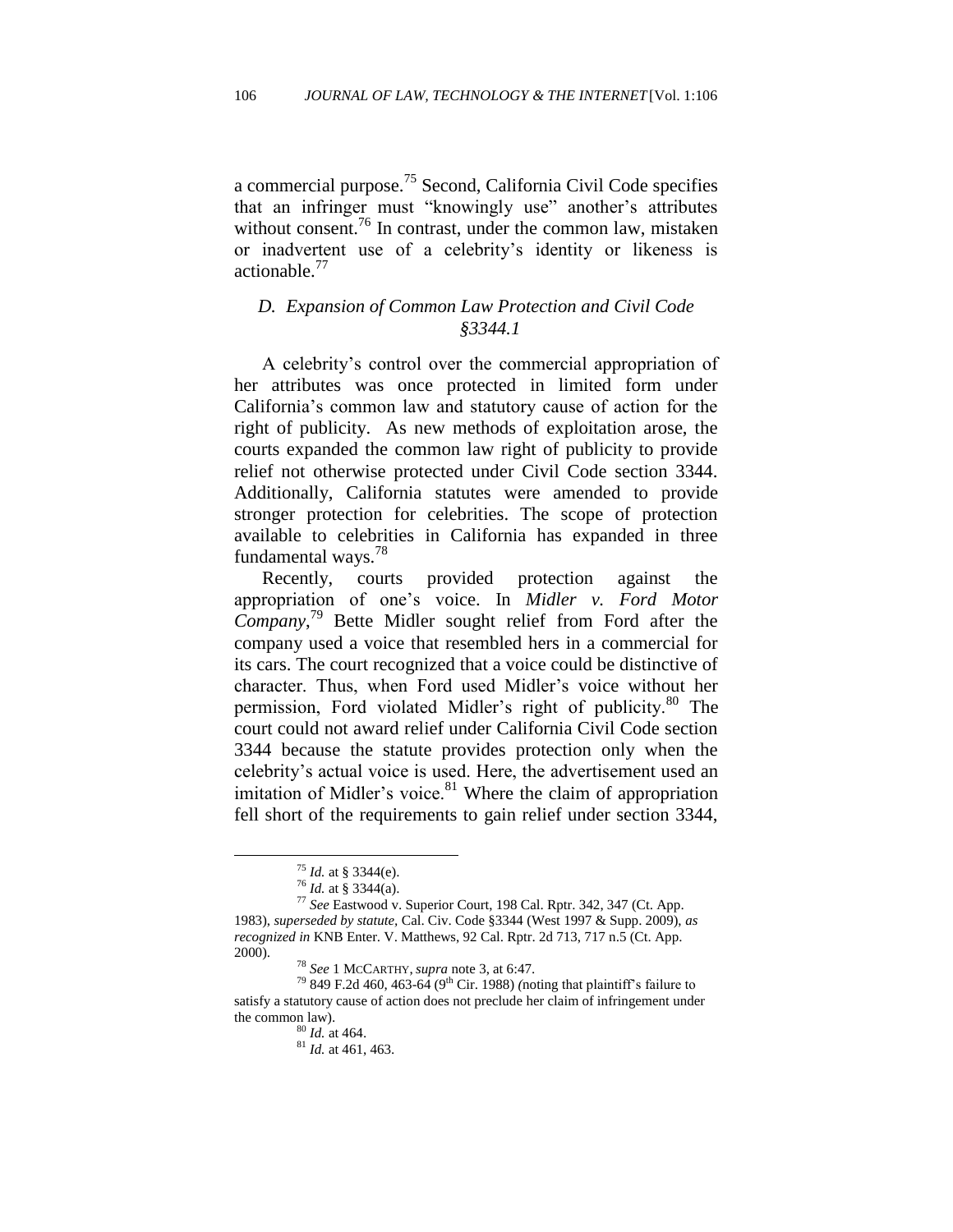the common law responded by recognizing the appropriation as a valid claim under the right of publicity. However, if the common law cause of action were not expanded, and still only protected the use of a celebrity's identity, name, or likeness,  $82$ Midler would have been without reprieve. The expansion proves beneficial to celebrities who, through the use of media, have become widely recognizable to the public for more than just their image. Today, celebrities regularly commercialize the recognition and subsequent marketability of their voices.<sup>83</sup>

The common law similarly expanded the scope of relief afforded to claims for infringement of likeness. Typically courts held that an unauthorized appropriation of a celebrities' likeness was actionable only when used in a picture or for commercial purposes.<sup>84</sup> However, the common law has extended this protection to situations where a picture is not used.<sup>85</sup> In *White v*. *Samsung Electronics America Inc.* 86 *,* Samsung used a robot depicting Vanna White in one of its advertisements. The Court held that a robot dressed in a gown, adorned with a blond wig and jewelry, standing next to a board that resembled the game show "Wheel of Fortune" did amount to a wrongful appropriation of White's likeness.<sup>87</sup> White's claim failed under California Civil Code section 3344 because the robot did not sufficiently portray specific features of White's image.<sup>88</sup> Nevertheless, the Court interpreted the common law to include White's cause of action as a violation of her right of publicity.<sup>89</sup>

Finally, enactment of California Civil Code's section 3344.1, otherwise known as the "Astaire Celebrity Image Protection Act,<sup>"90</sup> expands protection of celebrities' right of

<sup>82</sup> *Eastwood,* 198 Cal. Rptr. at 347.

<sup>83</sup> *See, e.g.*, SHARK TALE (DreamWorks Animation 2004) (animated movie featuring voiced parts by celebrities Will Smith and Robert DeNiro).

 $84$  Motschenbacher v. R.J. Reynolds Tobacco Co., 498 F.2d 281 (9<sup>th</sup> Cir. 1974*)* (finding that plaintiff had a valid cause of action for violation of his right of publicity after defendant used his likeness in an advertising image).

<sup>&</sup>lt;sup>85</sup> White v. Samsung Electronics Am., Inc., 971 F.2d 1395 (9<sup>th</sup> Cir. 1992) (holding that defendant advertising company appropriated White"s identity when dressing a robot in resemblance of her television persona as hostess of a game show)*.*

<sup>86</sup> *Id.*

<sup>&</sup>lt;sup>87</sup> *Id.* at 1399.

<sup>88</sup> *Id.* at 1397.

<sup>89</sup> *Id.* at 1399.

<sup>90</sup> CAL. CIV. CODE § 3344.1 (West 1997 & Supp. 2009).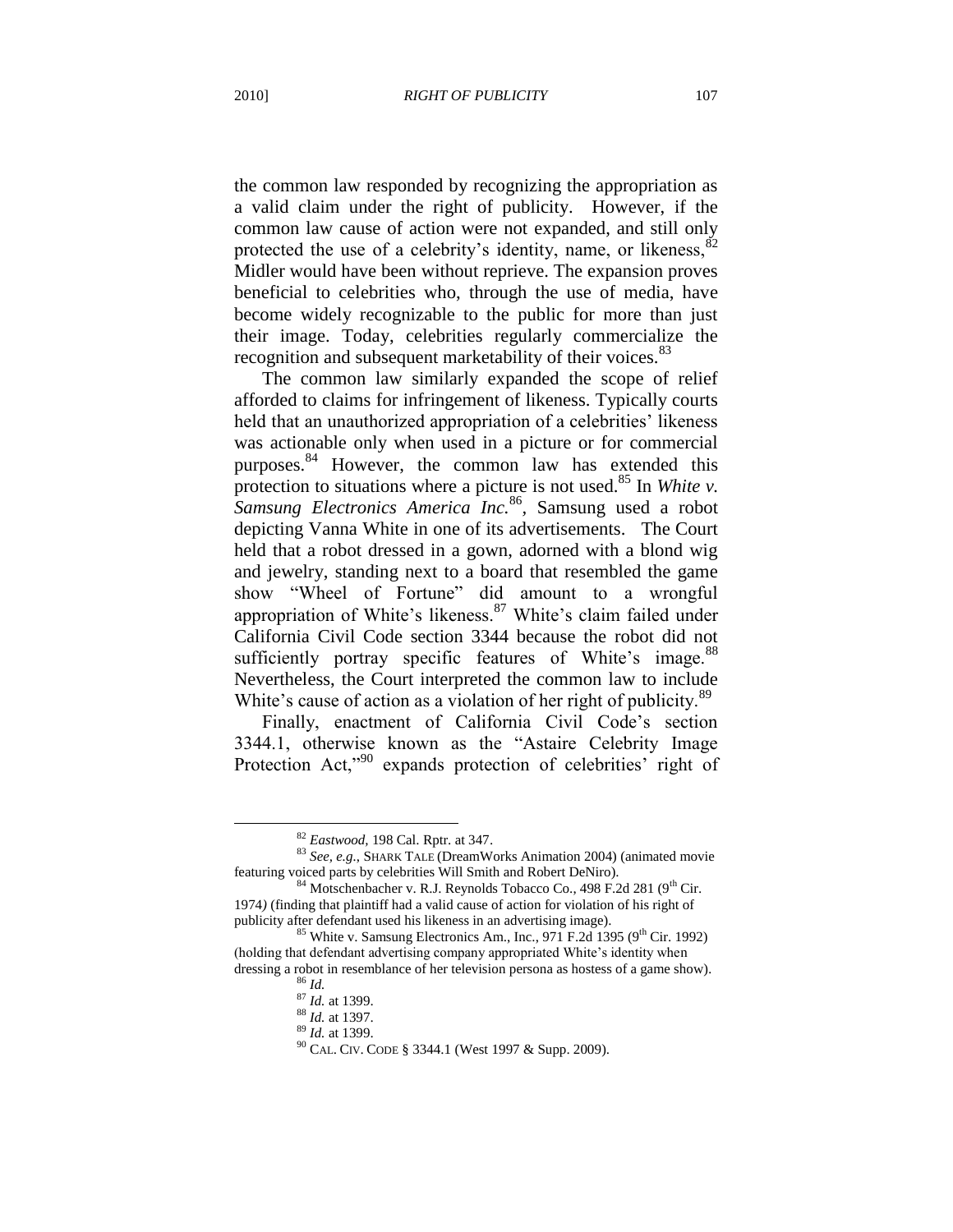publicity after death. Civil Code section  $3344.1<sup>91</sup>$  protects the unauthorized use of a deceased personality"s name, picture, voice, signature, or likeness for purposes of advertising, selling or solicitation.<sup>92</sup> Prior to enactment of section 3344.1, California courts were forced to adhere to the standard set in *Lugosi v. Universal Pictures*. <sup>93</sup> Under this standard, there was no post mortem right of publicity.<sup>94</sup> Section 3344.1 expanded common law restrictions on inheritability and transferability by allowing the right to run for seventy years<sup>95</sup> following the death of the individual.<sup>96</sup> The expansion of this right protects a celebrity from exploitation of her image after death.

# *E. The Right of Publicity as Property: Goldman v. Simpson*

California has adapted to the growing needs of celebrities by expanding the scope of publicity protection offered to individuals. Most recently, the issue of stripping individuals of their publicity rights has confronted California courts. <sup>97</sup> This issue arose as a result of a civil action lawsuit and unfulfilled civil judgment after the acquittal of Orenthal James Simpson on October 3, 1995 for the murders of Nicole Brown Simpson and Ron Goldman.<sup>98</sup>

The Goldman and Brown families filed wrongful death civil suits soon after Simpson was acquitted. On February 4, 1997, a civil jury found Simpson liable for the deaths of Brown and Goldman. The Court awarded the families \$8.5 million in compensatory damages, and \$25 million in punitive damages.

<sup>&</sup>lt;sup>91</sup> California's Civil Code section 3344.1 was originally numbered section 990, until 1988 when state legislature renumbered the provision.

<sup>92</sup> CAL. CIV. CODE § 3344.1(a) (West 2009).

<sup>93 603</sup> P.2d 425 (Cal. 1979).

<sup>94</sup> *Id.* at 431.

<sup>95</sup> CAL. CIV. CODE § 3344.1(g) (West 1997 & Supp. 2009).

<sup>&</sup>lt;sup>96</sup> Before its change to section 3344 in 1988, the Code's section 990 provided that the right of publicity was not freely transferable unless one"s identity was commercially valuable at his or her time of death.

<sup>97</sup> Laura Hock, Comment, *What's In A Name? Fred Goldman's Quest to Acquire O.J. Simpson's Right of Publicity and the Suit's Implications for Celebrities*, 35 PEPP. L. REV. 347, 353 (2008) (citing *Ron Goldman's Dad Asks for Rights to O.J. Simpson's Image to Pay Off Judgment*, FOXNews.com, Sept. 5, 2006, http://www.foxnews.com/story/0,2933,212338,00.html).

<sup>98</sup> Hock, *supra* note 97, at 349 (citing GILBERT GEIS & LEIGH B. BIENEN, CRIMES OF THE CENTURY: FROM LEOPOLD AND LOEB TO O.J. SIMPSON 171 (Northwestern University Press 1998)).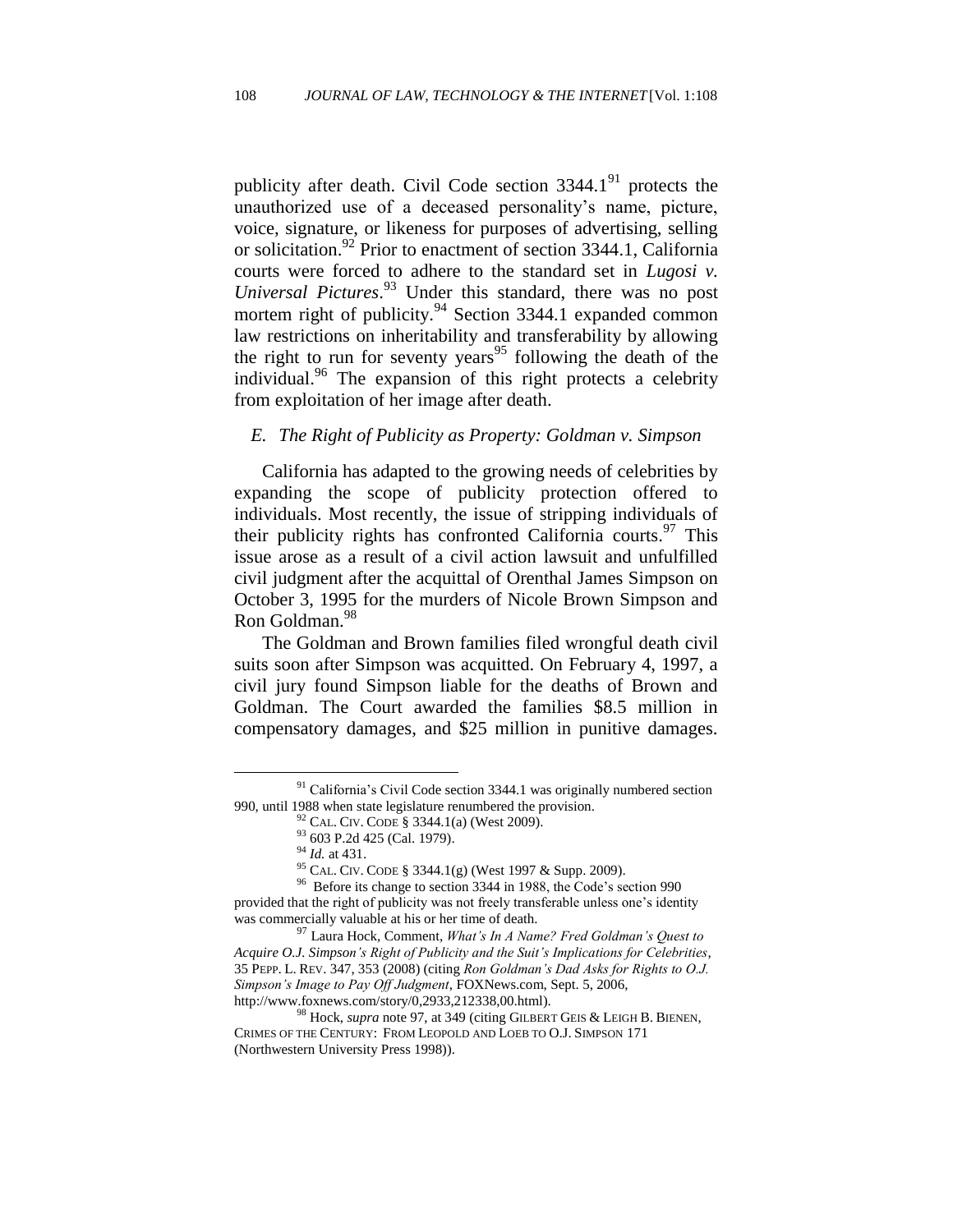Goldman"s share of the award totaled approximately \$20 million.<sup>99</sup> To date, Simpson has not paid the award.

In 2006, Simpson became the subject of controversy when he sought to release a book entitled "If I Did It, This Is How It Happened." The book described, hypothetically, how Simpson could have committed the Brown and Goldman murders.<sup>100</sup> On September 5, 2006, Frederic Goldman, the late Ron Goldman"s father, filed a petition in the Los Angeles Superior Court before Judge Linda Lefkowitz. Goldman urged the Court to assign and transfer Simpson"s right of publicity to partially satisfy Goldman's portion of the unpaid civil judgment.<sup>101</sup> This was California"s first consideration of whether the state could forcibly assign a celebrity"s right of publicity in satisfaction of a judgment.<sup>102</sup>

Goldman argued that the right of publicity was a property and commercial right subject to assignment.<sup>103</sup> In October 2006, the Court denied Goldman"s motion for the transfer of Simpson"s right of publicity in satisfaction of his outstanding

<sup>99</sup> Hock, *supra* note 97, at 353 (citing *Jury Orders Simpson to Pay \$25 million*, USA TODAY, Feb. 11, 1997, *available at*

http://www.usatoday.com/news/index/nns216.htm); *see also* Tal Ganani, Note, *Squeezing the Juice: The Failed Attempt to Acquire O.J. Simpson's Right of Publicity, and Why It Should Have Succeeded*, 26 CARDOZO ARTS & ENT. L.J. 165, 177 (citing Rufo v. Simpson, 103 Cal. Rptr. 2d 492, 523 (Cal. Ct. App. 2001)).

<sup>100</sup> *See* Hock, *supra* note 97, at 348 (citing Robin Abcarian & Martin Miller, *Simpson to Tell How He Could Have Killed Pair*, L.A. TIMES, Nov. 16, 2006 at B1, *available at* http://www.latimes.com/news/local/la-mesimpson16nov16,0,2263906.story; Martin Miller, Meg James & Gina Piccalo *Simpson Book, TV Plan Dropped*, L.A. TIMES, Nov. 21, 2006, at A1); *see also* Ganani, *supra* note 99, at 166 (citing *Publisher Dubs O.J. Simpson Chat a 'Confession'; Victims' Families Lash Out*, FOXNews.com, Nov. 16, 2006, http://www.foxnews.com/story/0,2933,229907,00.html).

<sup>101</sup> Ganani, *supra* note 99, at 167 (citing Notice of Motion and Motion by Plaintiff Frederic Goldman for Order Transferring and Assigning Right of Publicity of Defendant and Judgment Debtor Orenthal James Simpson, Goldman v. Simpson, No. SC036340 (Cal. Super. Ct. W. L.A. Cty. Oct. 17, 2006) [hereinafter Motion for and Assignment of Right of Publicity].

<sup>102</sup> Ganani, *supra* note 99, at 167 (citing *Goldmans Seek Control of O.J. Simpson's Right to Publicity*, CNN.com, Sept. 6, 2006, http://www.cnn.com/2006/LAW/09/05/oj.simpson/index.html); *see also* Hock, *supra* note 97, at 353-54 (discussing novel request for court to forcibly take publicity rights as payment for a judgment (citing *Ron Goldman's Dad Asks for Rights to O.J. Simpson's Image to Pay Off Judgment*, FOXNews.com, Sept. 5, 2006, http:// www.foxnews.com/story/0,2933,212338,00.html)).

<sup>&</sup>lt;sup>103</sup> Ganani, *supra* note 99, at 183-84 (citing Motion for and Assignment of Right of Publicity, *supra* note 101, at 4-5); Hock, *supra* note 97, at 373 (citation omitted).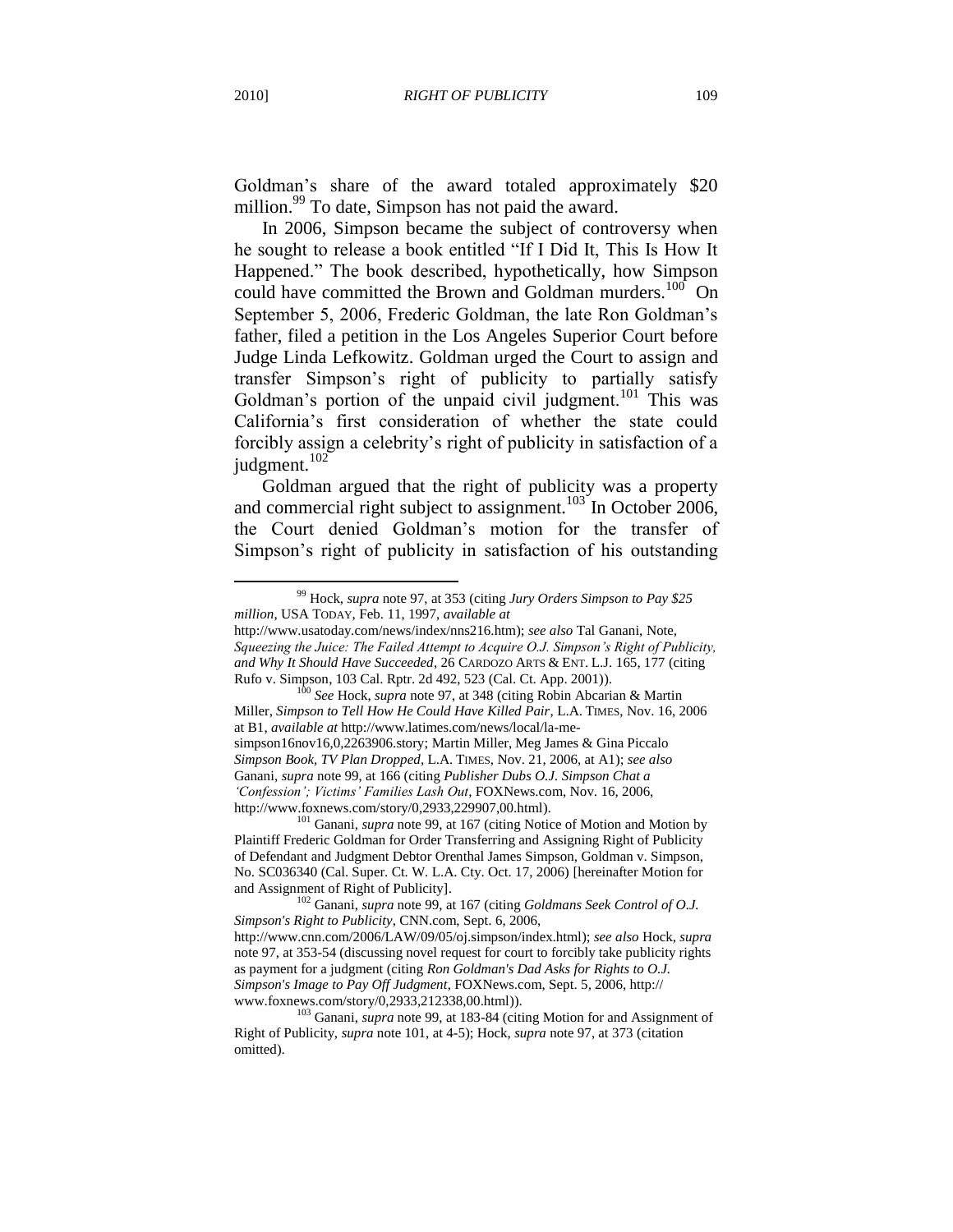civil judgment.<sup>104</sup> Judge Lefkowitz held that a celebrity"s right of publicity protected important dignitary interests. She expressed concern that the assignment of such rights might allow creditors to "manage the performers" appearances."<sup>105</sup> Concerned about potential instances of involuntary servitude, the court denied Goldman's claim.<sup>106</sup>

Although Goldman was unable to convince the Court that the right of publicity could be a property interest separate from the personal right of publicity, this novel approach will likely be an issue that California courts will face again.

# **IV. UNITED KINGDOM**

#### *A. Introduction*

 Unlike California, the United Kingdom recognizes no definitive right of publicity. Politicians and the judiciary have long contemplated such a right but the measure is continually met with public resistance.<sup>107</sup> There is great concern that recognizing a right of publicity would limit the ability of newspapers to bring stories to the public. The public is suspicious that such a right would restrict the media's freedom of expression, and open the press to a flood of litigation.<sup>108</sup>

 The lack of a comprehensive right of publicity makes it difficult for celebrities in the U.K. to obtain relief when their image is commercially exploited. Moreover, when courts do award compensation, the relief given is nominal at best.<sup>109</sup> The Human Rights Act of  $1988^{110}$ , a relatively new provision of law in the United Kingdom, does recognize a right of privacy.<sup>111</sup>

<sup>104</sup> Ganani, *supra* note 99, at 168 (citing Goldman v. Simpson, No. SC036340 (Cal. Super. Ct. W. L.A. Cty. Oct. 31, 2006)).

<sup>105</sup> Ganani, *supra* note 99, at 168 (citing citing Goldman v. Simpson, No. SC036340 (Cal. Super. Ct. W. L.A. Cty. Oct. 31, 2006).

<sup>106</sup> Ganani, *supra* note 99, at 168.

<sup>107</sup> *See generally* Basil Markesinis et al., *Concerns and Ideas About the Developing English Law of Privacy*, 52 AM. J. COMP. L. 133 (2004).

 $\int_{108}^{108} 1 \, dt$ .

<sup>109</sup> Douglas v. Hello! Ltd., [2003] EWHC 786 (Ch.), [2003] 3 All E.R. 996 (Eng.).

<sup>110</sup> Human Rights Act, 1988 c. 42 (Eng.).

<sup>&</sup>lt;sup>111</sup> Article 8 of the Human Rights Act provides that everyone has the right to respect in their private and family lives. The article prevents public authority from infringing these rights, except in of the interest of national security, public safety, or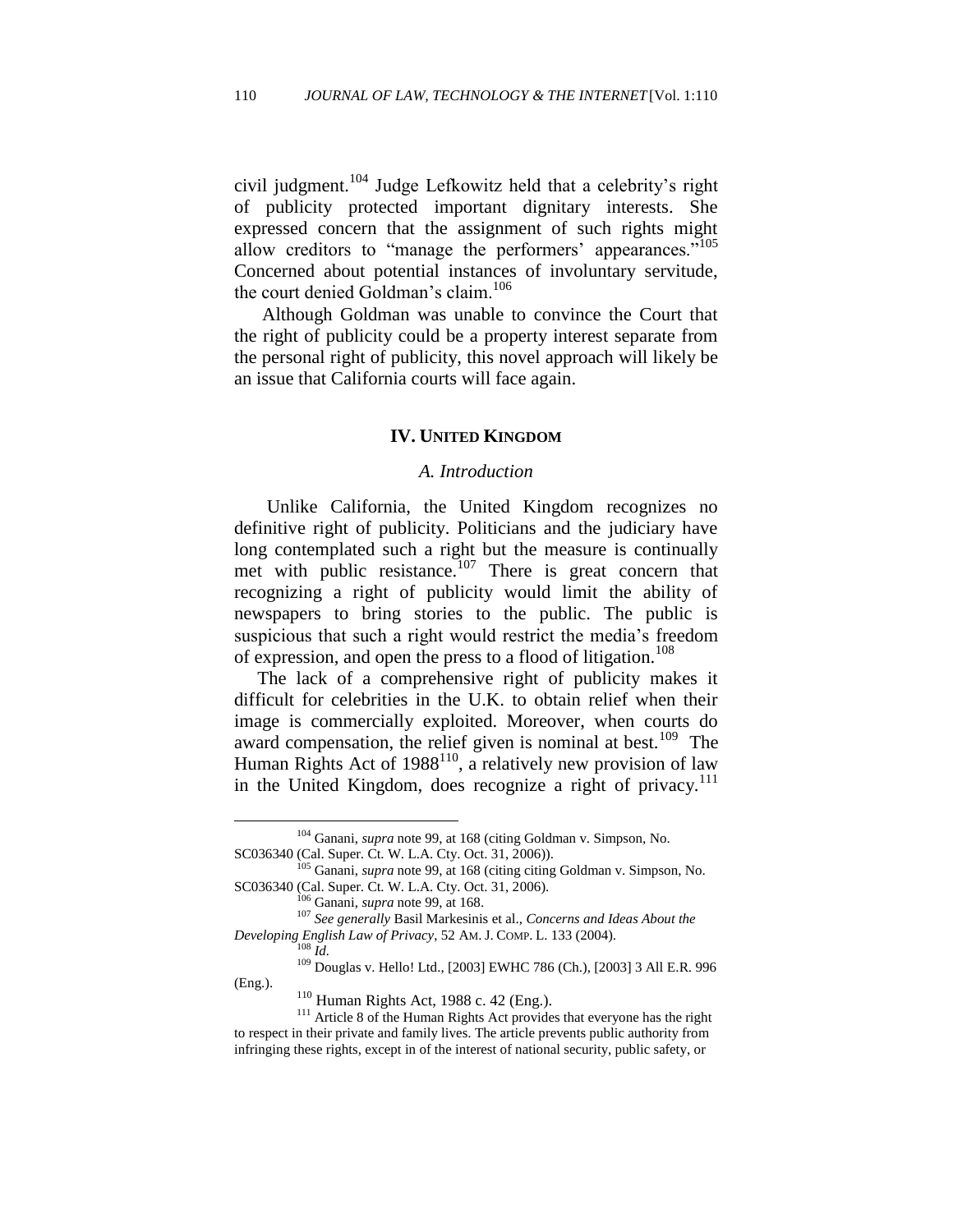But, as discussed in the following section, the protection provided is still inadequate. After Princess Diana"s death, the Press Complaints Commission ("PCC") revised its code of practice to include regulation of photographers. However, the PCC was established and funded by newspapers "so they can regulate itself."<sup>112</sup> The PCC"s conflict of interest in regulating media members along with protecting private citizens can result in weak enforcement of the code. $^{113}$ 

## *B. Intellectual Property Causes of Action*

Intellectual property law affords celebrities relief via three specific mechanisms: the Copyright, Designs and Patents Act of 1988 ("CDPA"), $^{114}$  the Trade Marks Act, $^{115}$  and the common law cause of action for passing off.

#### 1. Copyright, Designs and Patents Act of 1988

The CDP $A^{116}$  is unlikely to provide relief to celebrities who have not secured or are unable to secure copyright protection for their artistic talents. Under the Act, copyright owners are able to prevent others from using or reproducing original artistic works, photographs, drawings or any copyrightable material.<sup>117</sup> A plaintiff must establish British citizenship and ownership of the work that was allegedly reproduced, published, or infringed upon in the United Kingdom in order to pursue a copyright infringement claim. $118$  Celebrities are not protected where their artistic talents do not fit within the confines of the definition of a copyrightable work.<sup>119</sup> Talents not protected are a celebrity's ability to delve into the inner workings of a character in a movie; a singer's ability to reach a certain musical pitch; or an athlete"s strategy or method of playing a particular sport. As

preservation of others" freedom. Human Rights Act, 1998, c. 42, sch.1, pt. I, art. 8 (Eng.).

<sup>112</sup> Marc P. Misthal, *Reigning In the Paparazzi: The Human Rights Act, The European Convention on Human Rights and Fundamental Freedoms, and The Rights of Privacy and Publicity in England*, 10 INT"L LEGAL PERSP. 287, 307 (1998).

<sup>113</sup> *See* discussion *infra* Part IV.C.2.

<sup>114</sup> Copyright, Designs and Patents Act, 1988, c. 48 (Eng.)

<sup>115</sup> Trade Marks Act, 1994, c. 26 (Eng.).

<sup>116</sup> Copyright, Designs and Patents Act, 1988, c. 48 (Eng.).

<sup>117</sup> *Id.*

 $\frac{118}{10}$   $\frac{100}{100}$  § 154.

 $^{119}$  *Id.* § 1.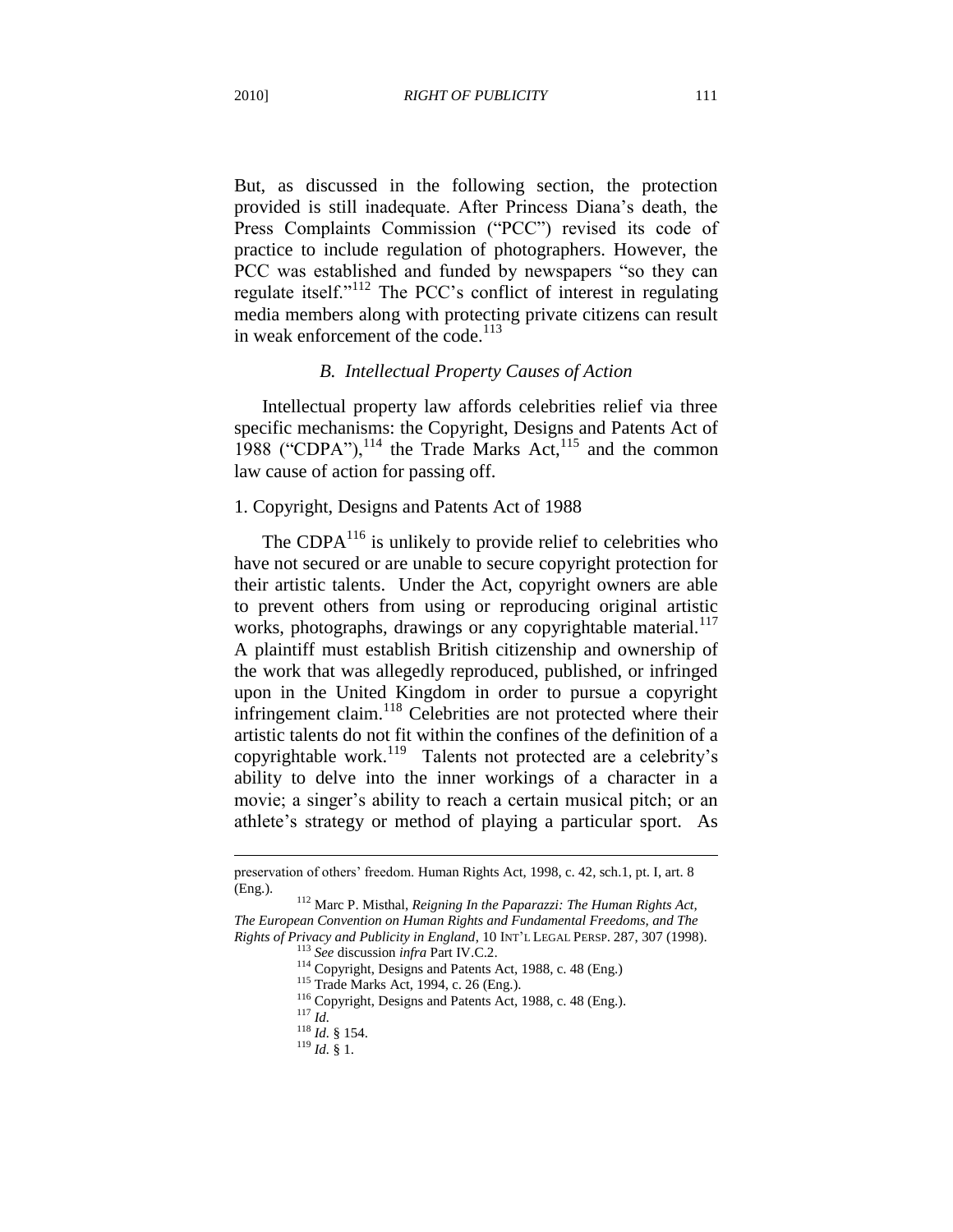such, the CDPA is unlikely to afford celebrities wide protection over the commercial appropriation of their attributes.

2. Trade Marks Act

Celebrities in the U.K. are also unlikely to find success in garnering relief under the Trade Marks Act.<sup>120</sup> The Trade Marks Act provides protection of names, letters, designs, or symbols that distinguish the trademark owner"s goods from the goods of a competitor.<sup>121</sup> Celebrities have attempted to trademark names or symbols associated with their names, $122$  but courts have been reluctant to afford protection where there is no likelihood of confusion as to the source of the goods promoted. $123$ Accordingly, celebrities often resort to other causes of action, such as "passing off" in an attempt to seek relief.

3. Passing Off

The common law cause of action for passing off has recently been recognized as a viable cause of action for celebrities in the  $U.K.<sup>124</sup>$  Passing off arises primarily when an individual represents that goods belonging to another are his own.<sup>125</sup> In an action for passing off, the plaintiff must prove three things. First, the good will or reputation attached to a product must be distinctive of the plaintiff. Second, a plaintiff must prove that an individual buying the goods could believe that the defendant"s products are the plaintiff"s products. Third, a plaintiff must prove that he suffers harm as a result of the confusion.<sup>126</sup>

Celebrities have only recently been able to seek relief when their reputation is attached to goods or services they did not

 $120$  Trade Marks Act, 1994, c. 26 (Eng.).

 $121$  *Id.* § 1(1).

<sup>122</sup> *See* Lyngstad v. Anabas Prods. Ltd., [1977] F.S.R. 62 (Ch.); *In re* Elvis Presley Trade Marks, [1997] 13 R.P.C. 543 (Ch.), *aff'd*, [1999] 16 R.P.C. 567 (A.C.). <sup>123</sup> *In re* Elvis Presley Trade Marks, [1997] 13 R.P.C. 543 (Ch.), *aff'd*,

<sup>[1999] 16</sup> R.P.C. 567 (A.C.) (holding that a company's use of the name "Elvis" in the United Kingdom did not preclude registration of "Elvis Presley" by Elvis Presley Enterprise, Inc., as such was unlikely to cause public confusion).

<sup>124</sup> *See* Irvine v. Talksport Ltd., [2002] EWHC 367 (Ch.), [2002] 2 All E.R. 414.

<sup>125</sup> *See* Reddaway v. Banham, [1896] A.C. 199, 204.

<sup>126</sup> *See* Reckitt & Coleman Prods v. Borden, Inc., [1990] R.P.C. 341, [1990] 1 W.L.R. 491 (H.L.) (Eng.) (Ch.).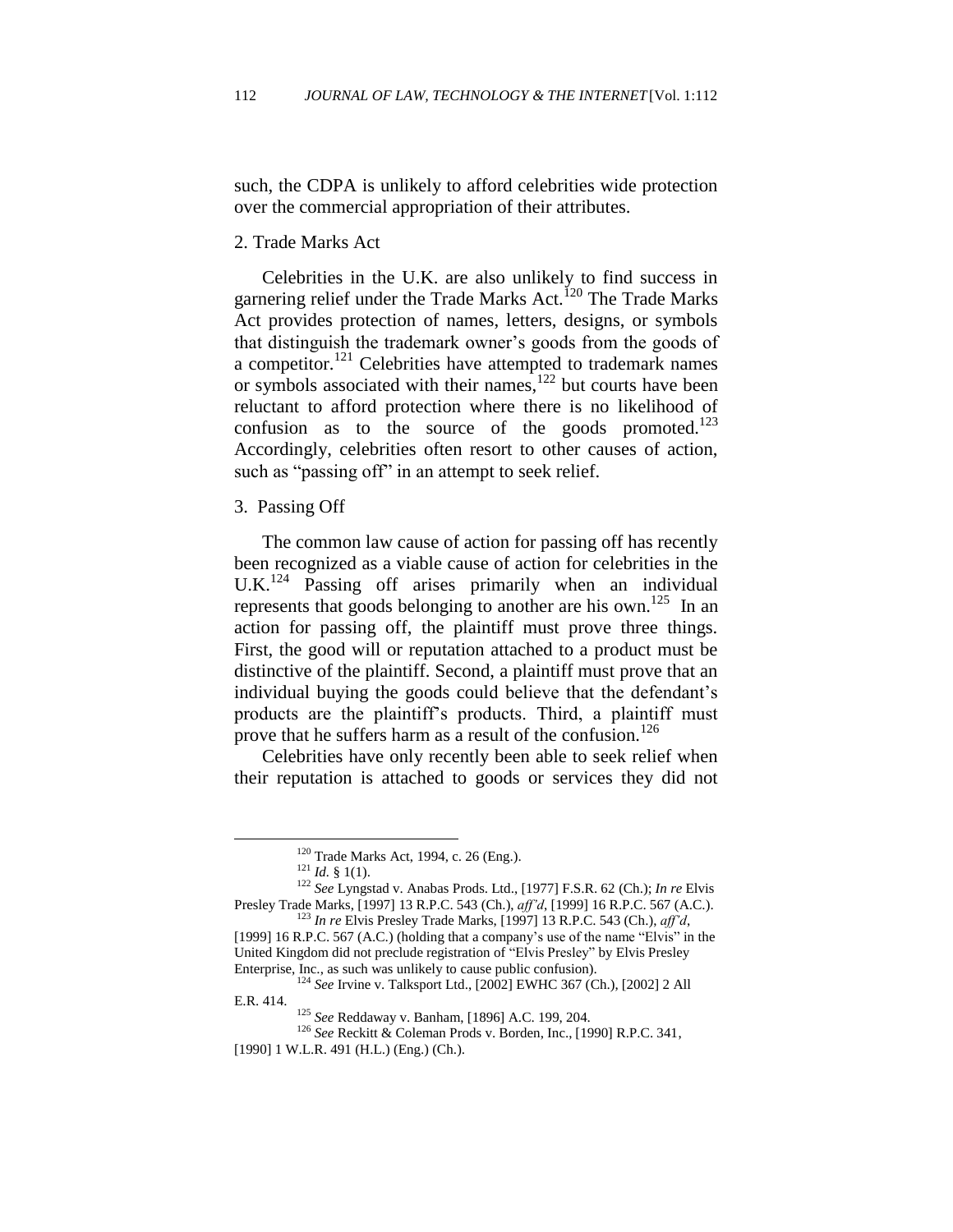personally endorse.<sup>127</sup> In *Irving v. Talksport*, *Ltd*., <sup>128</sup> a radio station used an image of Irving, a prominent driver on the racing circuit, in an advertisement for its sports talk program. Irving carried a portable radio in the advertisement, which was meant to generate interest in the station"s sports programming. The British High Court of Justice held that Irving was able to recover for the unlicensed appropriation of his goodwill or reputation.<sup>129</sup> The court outlined the two-part test necessary to claim passing off in a false endorsement case.<sup>130</sup> First, a plaintiff must show that at the time of the complaint, he or she had a prominent reputation or goodwill. Second, the defendant"s actions must have relayed a false or misleading message that the goods were endorsed by the plaintiff.<sup>131</sup> As the court appropriately recognized, celebrities seek to exploit their personality and image commercially.<sup>132</sup> Therefore, celebrities are entitled to recover when another attempts to falsely portray their endorsement of goods and services.

While passing off has the potential to provide celebrities with relief for the exploitation of their reputation or goodwill through the commercial use of their attributes, the relief provided is nominal.<sup>133</sup> For example, Tiger Woods, a well known golfer, has a contract with Buick where he appears in their commercials promoting the purchase of their vehicles. If Honda were to air commercials using Tiger Woods"s image, Tiger Woods would have a claim against Honda for passing off. Honda would be liable in this case, because it appropriated Woods"s image and the goodwill associated with Woods"s golf talent, and then sent the public a false message that he endorsed their vehicles. Honda"s misappropriation could damage Woods"s goodwill and his contractual relationship with Buick. However, if Woods were to bring a claim for passing off in the

 $\overline{a}$ 

<sup>133</sup> *See* Irvine v. Talksport Ltd., [2002] EWHC 367 (Ch.), [2002] 2 All E.R. 414., (holding that although the defendant radio station spent approximately £11,000 distributing brochures falsely indicating racecar driver as a celebrity endorser of its radio programs, the court only awarded the racecar driver relief of £2000).

<sup>127</sup> *See, e.g.,* Irvine v. Talksport Ltd., [2002] EWHC 367 (Ch.), [2002] 2 All E.R. 414. (English court does not award relief to a Celebrity"s claim of passing off).

<sup>128</sup> *Id.* <sup>129</sup> *Id.* at 2379. <sup>130</sup> *Id.* at 2369-70. <sup>131</sup> *Id.*

<sup>132</sup> *Id.* at 2378-79.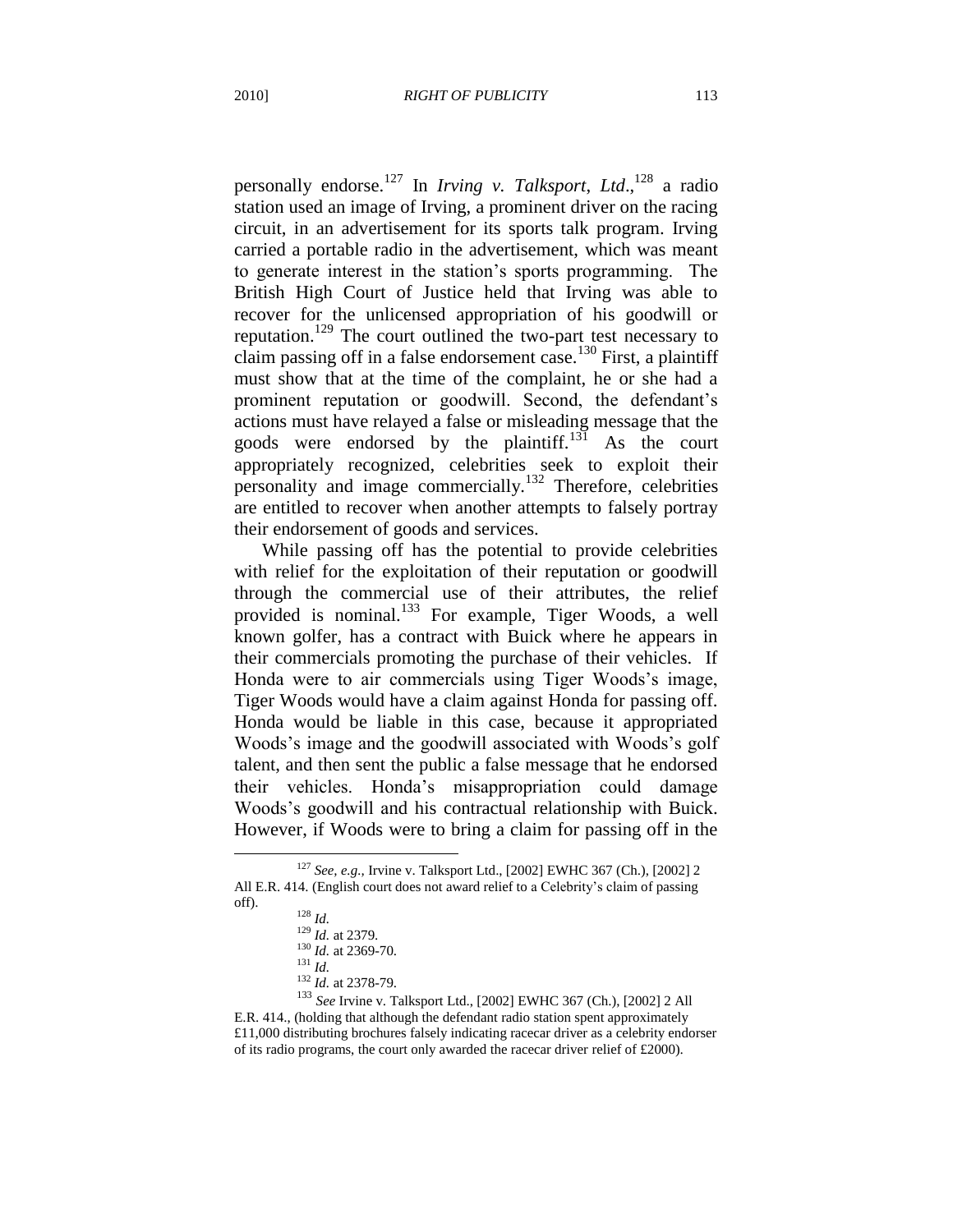United Kingdom, he would not gain relief commensurate with the commercial gain Honda received as a result of its wrongful exploitation. $134$ 

# *C. Industry Specific Regulatory Codes*

#### 1. The Advertising Codes

The British Advertising Codes, while capable of protecting celebrities from unwanted associations, are limited in the type of protection they afford. The British Advertising Codes seek to protect celebrities from unfair portrayal, reference, or endorsement of a product without their prior permission.<sup>135</sup> The Codes regulate the advertising industry by urging advertisers to obtain the written permission of celebrities before portraying them in their advertisements or marketing materials.<sup>136</sup> The Advertising Codes" protection is limited in several ways. First, where the marketing material portrays a celebrity and relays information consistent with the views of the celebrity, prior permission as to the use of the celebrity"s image is unnecessary. $137$  Second, the portrayal of deceased celebrities is allowed, as long as such use does not offend or cause distress to the deceased's family or loved ones.<sup>138</sup> Finally, and perhaps most importantly, a breach of the Codes is unenforceable in a court of law.<sup>139</sup> While the Advertising Codes have been successful in eliminating ads that make unauthorized use of celebrities, $140$  the lack of judicial enforcement may encourage those governed by the Codes to violate them. Moreover, once an advertisement is displayed, its proponent has already profited. For example, the association of an offending commercial's goods with a celebrity"s goodwill occurs upon release of the

<sup>134</sup> *See id*.

<sup>&</sup>lt;sup>135</sup> British Code of Advertising Practice § 13.1 (2003) (Eng.).

<sup>136</sup> *Id.*

<sup>137</sup> *Id.* §13.2.

<sup>138</sup> *Id.* §13.3.

 $^{139}$  *Id.*  $\frac{8}{9}$  60.26.

<sup>140</sup> Hayley Stallard, *Symposium International Rights of Publicity: The Right of Publicity in the United Kingdon*, 18 LOY. L.A. ENT. L.J. 565, 574 (1998) (describing an international soccer star"s successful misrepresentation claim against beer company Molson, after Molson used a model in the soccer player's likeness in commercial advertisements) (citation omitted).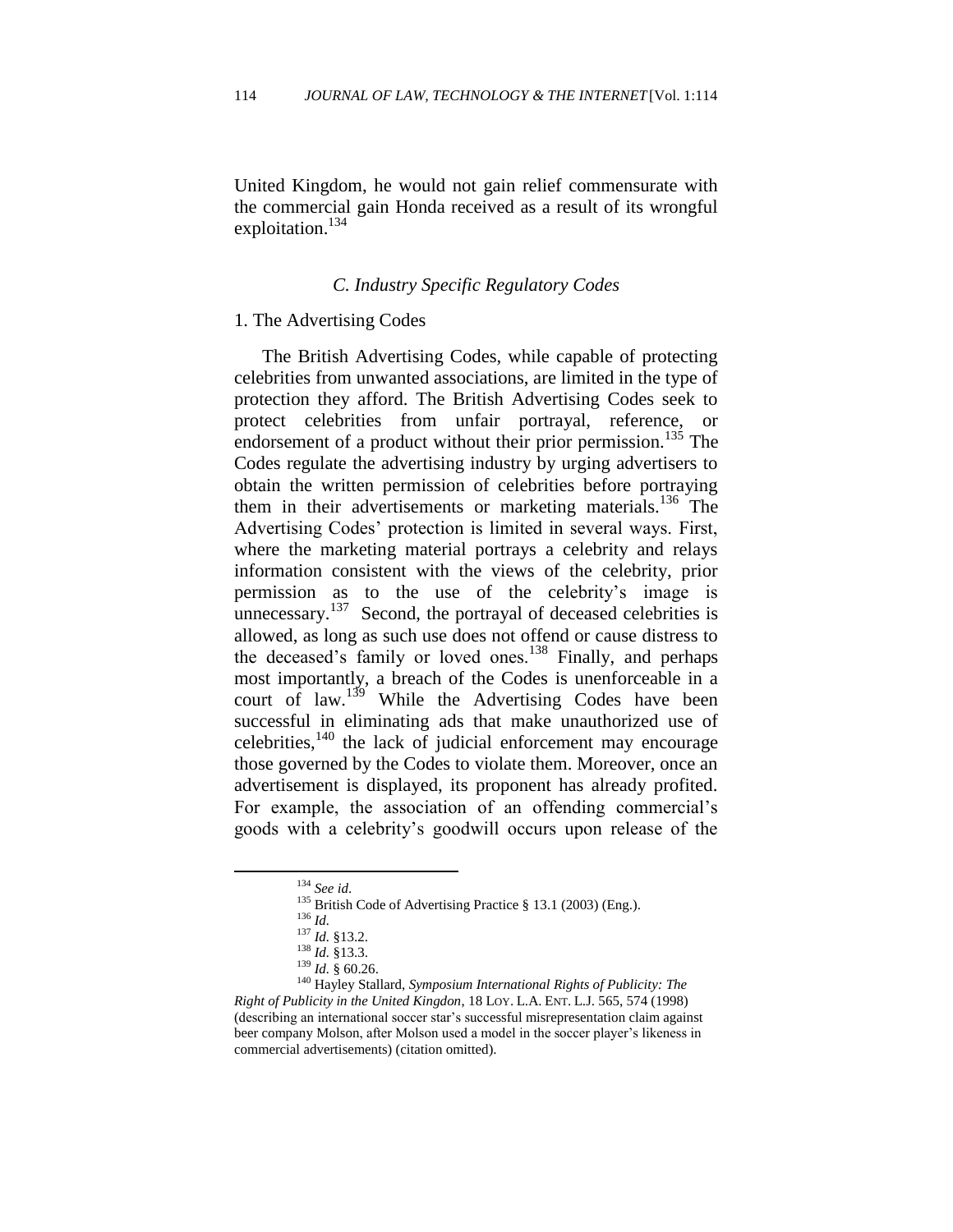advertisement. Removing such an ad does not alleviate the damage done to the celebrity. The Codes' lack of an enforcement mechanism, coupled with potential incentives to violate them, leaves victims without adequate relief. As such, celebrities often turn to the PCC. $^{141}$ 

# 2. The Press Complaints Commission

Since the death of Princess Diana, the  $PCC^{142}$  has changed its code to ensure stricter guidelines in regulating the newspaper industry. The PCC"s code contains provisions delineating an individual's right to privacy in their personal and family lives.<sup>143</sup> Additionally, it restricts the means by which newspapers and journalists may obtain celebrity images, by preventing the use of clandestine devices. $144$  The PCC suffers some of the same shortcomings as the Advertising Codes. Both are unable to enforce their codes judicially. Additionally, both fail to provide financial relief to those whose image is commercially exploited. As mentioned earlier, the PCC was established by newspapers. It is both impractical and a conflict of interest to leave enforcement of industry codes to those who stand to benefit from non-compliance.<sup>145</sup> If the industry in which the abuse arises is left to decide the boundaries of appropriate behavior, those boundaries will inevitably expand. It may get to a point where any act on the part of either advertisers or newspapers becomes acceptable. Judicial enforcement of such protections is necessary and may be sought through the Human Rights Act.

#### *D. The Human Rights Act*

The Human Rights Act of  $1998^{146}$  ("HRA") fails to provide protection against the commercial appropriation of celebrities'

<sup>141</sup> *See generally* Press Complaints Commission, What is the PCC?, http://www.pcc.org.uk/about/whatispcc.html (last visited Oct. 5, 2009) (explaining the PCC"s adjudication of complaints concerning editorial content in newspapers and magazines).

<sup>&</sup>lt;sup>142</sup> Press Complaints Commission, The Evolving Code of Practice, http://www.pcc.org.uk/cop/evolving.html (last visited Oct. 9, 2009). http://www.pcc.org.uk/cop/evolving.html (last visited Oct. 9, 2009).<br><sup>143</sup> Press Complaints Commission, Editors' Code of Practice art. 3(i)

<sup>(2007),</sup> http://www.pcc.org.uk/assets/111/Code\_Aug\_2007.pdf.

<sup>144</sup> *See id.* at art. 10(i).

<sup>145</sup> *See Douglas v. Hello! Ltd.,* [2001] 2 All E.R. 289, 309, [2001] 1 FLR 982 (Eng.).

<sup>&</sup>lt;sup>146</sup> Human Rights Act, 1998, c. 42 (Eng.).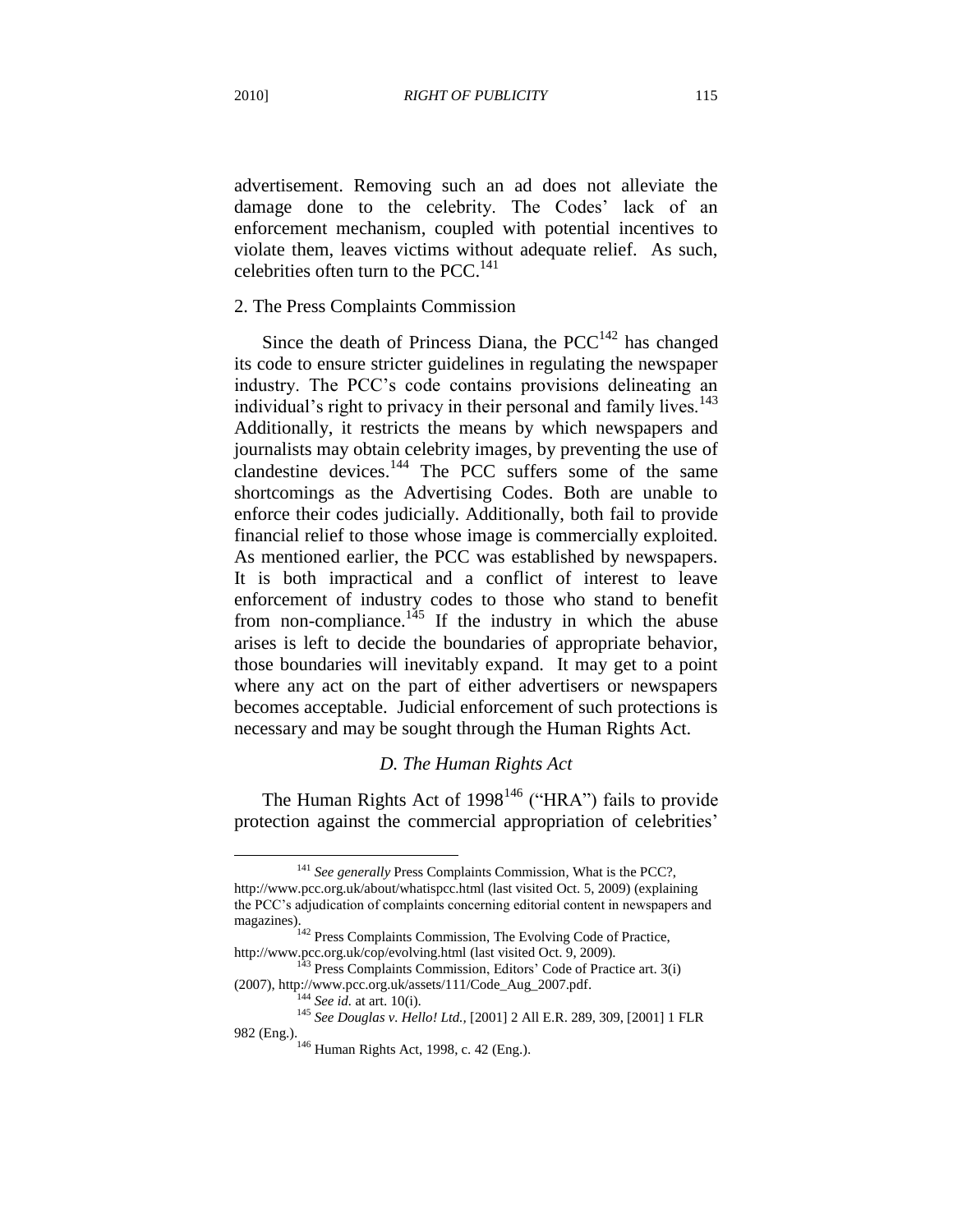attributes. Article eight of the HRA holds that individuals have a right of privacy, which may not be infringed upon by public authority, unless for purposes of national security and public safety.<sup>147</sup> Celebrities are slowly gaining rights to protect their private lives, but a blind eye is turned on celebrities" ability to control the commercial exploitation of their image. Many have indirectly sought protection of commercial interests through the HRA privacy provision.<sup>148</sup> One influential case involving two well known celebrities, brought about what may be called the recognition of the common law right of privacy.

In *Douglas v. Hello! Ltd.*,<sup>149</sup> Michael Douglas and Catherine Zeta Jones had signed a contract with Ok! Magazine. The contract assigned Ok! exclusive rights to the photographs from Douglas" upcoming wedding, as well as the right to use attending celebrities" names, voices, and signatures. Douglas went to great measures to ensure that prohibited photographs were not taken during the event. Later, it was discovered that Ok! Magazine"s rival, Hello! Magazine, had obtained pictures of the weeding, and that it planned to publish them. Douglas sought an injunction against the use of the pictures. He filed suit against Hello! claiming breach of confidence. The court balanced the celebrity"s privacy interests, as established in HRA article eight, against the freedom of expression granted to the press in HRA article ten. The court held that when "[e]lements that would otherwise have been merely private became commercial, the Hello! defendants had acted unconscionably and that by reason of breach of confidence were liable to all three claimants to the extent of the detriment."<sup>150</sup>

A claim for breach of confidence is distinct from the privacy protection afforded under HRA article eight, but the two work in conjunction. The HRA requires courts to consider the rights contained in the Act in their interpretation of the common law.<sup>151</sup> Things considered "private" under article eight are also classified as confidential, and therefore capable of being brought

<sup>147</sup> *Id.* at part 1, art. 8.

<sup>148</sup> *See, e.g.,* Douglas v. Hello! Ltd., [2001] 2 All E.R*.* 289 (Eng.).

<sup>149</sup> *Id.*

<sup>150</sup> Douglas v. Hello! Ltd., [2003] EWHC 786 (Ch.) para. 227, [2003] 3 All E.R. 996 (Eng.).

<sup>151</sup> B.S. Markensis, *Concerns, Ideas About the Developing English Law of Privacy,* 52 AM. J. COMP. L. 133, 141 (2004).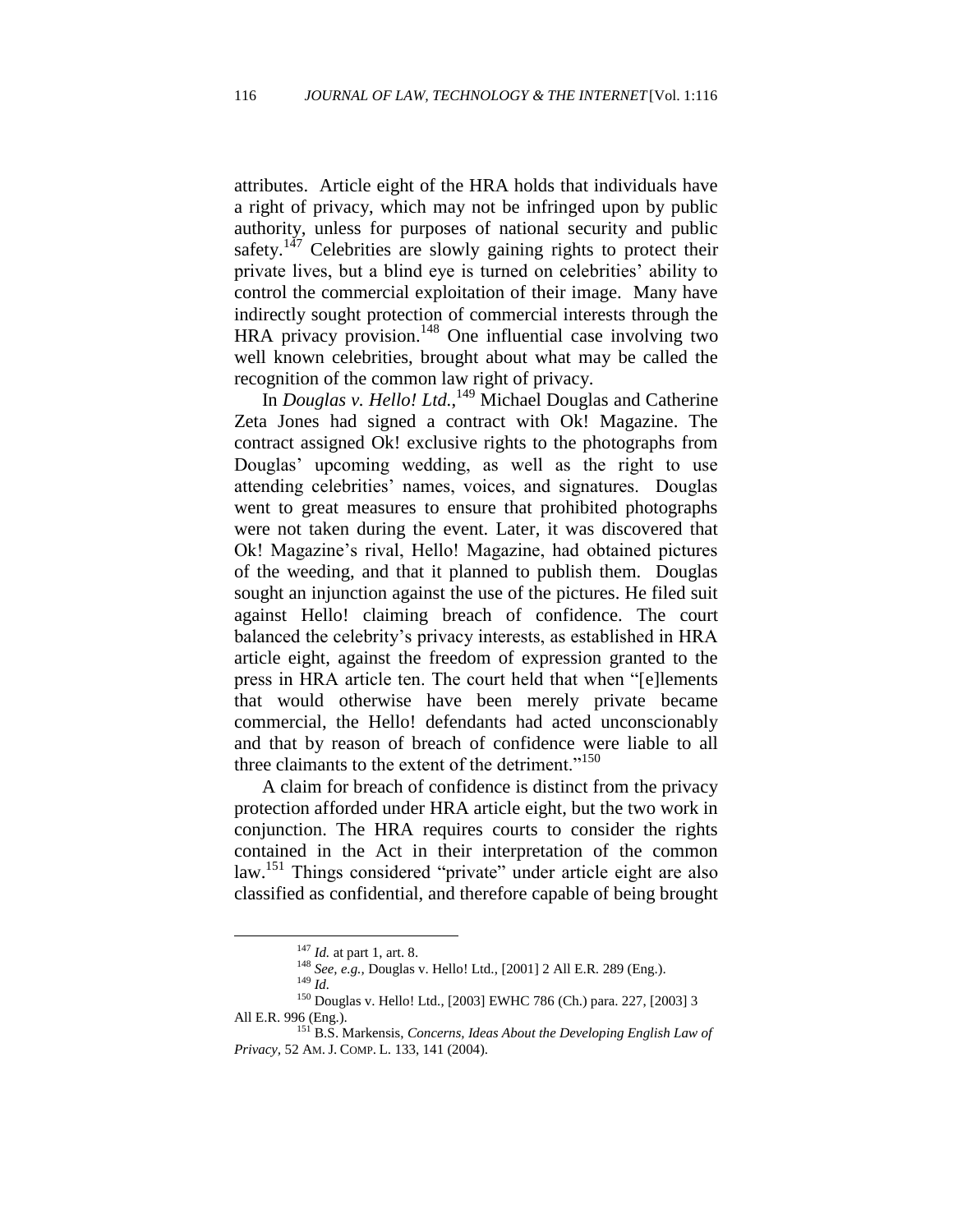under the breach of confidence cause of action.<sup>152</sup> The *Douglas*  Court apportioned damages, with Ok! Magazine receiving £1,033,156,<sup>153</sup> while Douglas received £14,600.<sup>154</sup> The amount of damages awarded to Douglas is a clear indication of courts" reluctance to award money to celebrities who seek relief for commercial appropriations of their attributes.<sup>155</sup> The Court refused to liken celebrities" ability to control their commercial attributes to an intrusion of privacy. It awarded Douglas and Zeta Jones trivial damages in comparison to what it awarded Ok! Magazine.<sup>156</sup> The Court considered the loss to Ok! if it were deprived of its exclusive right to publish the photos. However, the court failed to consider the loss inflicted on the celebrities due to the unauthorized use of their image by a magazine they had no contract with.

#### **V. WHERE ARE CELEBRITIES BETTER PROTECTED?**

This Comment analyzed celebrities' protection from commercial exploitation in two geographical locations. What remains is the question of where celebrities are better protected, in terms of preventing and remedying infringement on their rights to profit from their image.

Observing differences in relation to the *Douglas* case provides some insight, not only into where celebrities are better protected, but also into varying societal interests that underlie the legal systems of the United Kingdom and California. In California, both common and statutory laws regarding the right of publicity have been enacted to protect the interests of celebrities. California courts balance interests, but usually the needs of the celebrity are given higher regard than the public and media interests at stake.<sup>157</sup> In the United Kingdom, the

<sup>152</sup> *Id.*

<sup>&</sup>lt;sup>153</sup> Using currency exchange rates for the week ending in December 22, 2000 , the value of the damages received by Ok! Magazine were approximately \$1,522, 561.99 while Michael Douglas and Catherine Zeta Jones received only \$21,516 combined. *See generally* Federal Reserve Bank, Exchange Rates for the Week of Dec. 22, 2000, http://www.federalreserve.gov/releases/h10/20001226/ (last visited Oct. 9, 2009).

<sup>154</sup> *Id.*

<sup>155</sup> Douglas v. Hello! Ltd., [2001] 2 All E.R*.* 289 (Eng.).

<sup>156</sup> Markensis, *supra* note 151, at 174.

<sup>157</sup> *See* Eastwood v. Superior Court, 149 Cal.App.3d 409, 425 (Cal. Ct.

App. 1983); 1 MCCARTHY, *supra* note 3, at § 6:18.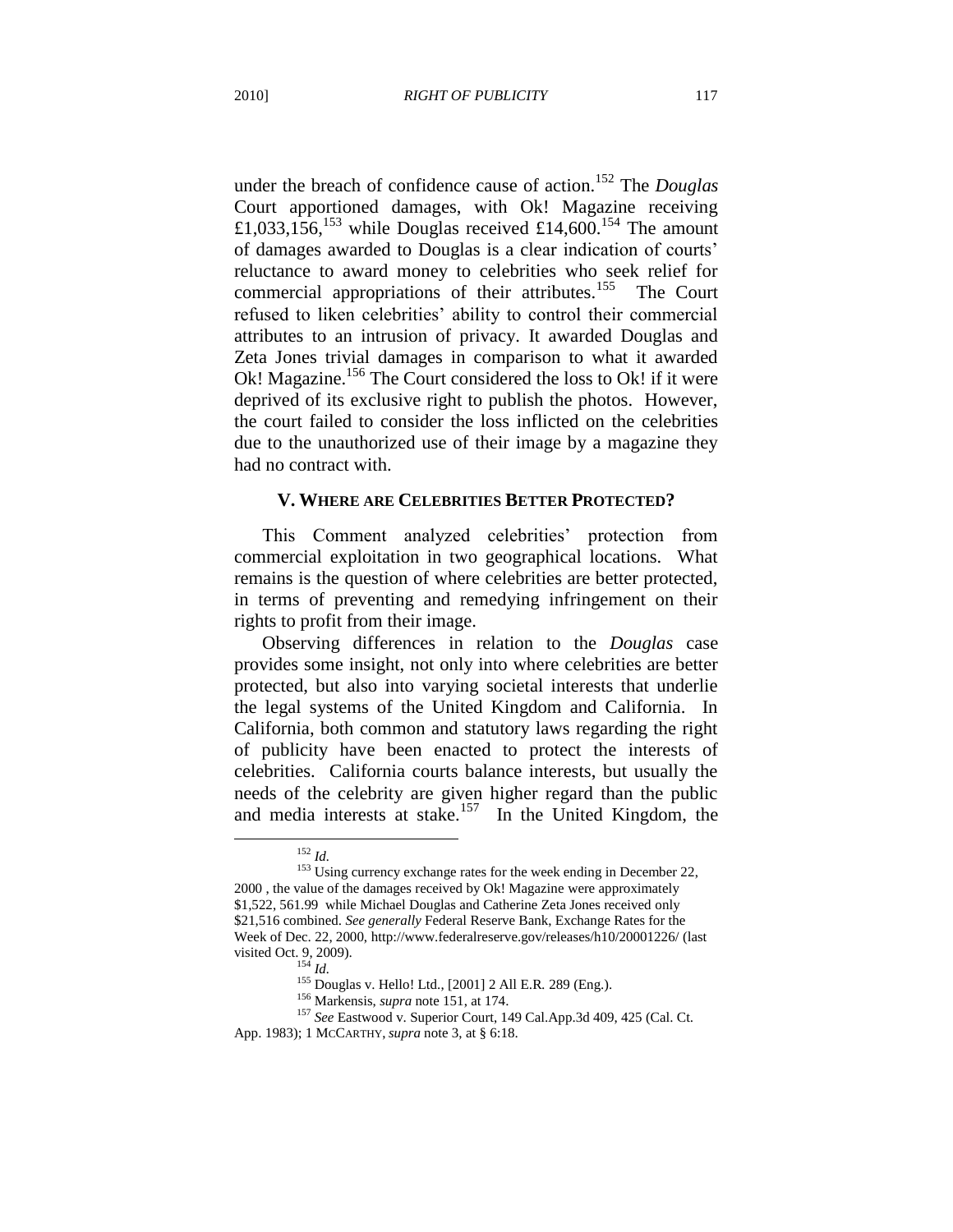system works quite oppositely. Courts routinely protect the press and the public"s freedom of speech and expression, at a cost to celebrities' right to control the commercial use of their attributes. Although the United Kingdom"s approach seems to disfavor celebrities, the creation of The Human Rights Act and increasing controls over the press and advertising industry indicates a trend towards greater protection for celebrities.

In the *Douglas* case, for instance, a wedding picture portraying the celebrities' image was a commodity that Douglas was entitled to control. In California, celebrities can bring a myriad of claims regarding exploitation of their image. But the California legislature has not addressed the biggest factor spurring celebrities' exploitation in the media-- the paparazzi. While the *Douglas* court only awarded the celebrities nominal damages, there appears to be a greater control over, and better regulation of the paparazzi in the United Kingdom. A need for increased regulation of the paparazzi arose following the death of Princess Diana. Methods of obtaining pictures through harassment or aggressively following individuals were curtailed legislatively. Today, similar conduct is improper under the Code of Practice. Similar regulation in California is necessary.

When it comes to the right of celebrities to control the commercialization of their attributes, California appears to provide individuals with greater protection than the United Kingdom. The system in the United Kingdom is not without its merits, however. There, courts look beyond commercial interests at stake and protect individuals indirectly, through stricter regulation of the press and advertising industries.

The degree to which celebrities are protected varies greatly depending on the state or country in which they reside. Observing different modes of protection in California and the United Kingdom makes it clear that there is a need for modification of the rights celebrities are afforded. A global harmonization of these rights would prevent one society or country from over expanding the rights of the famous at the expense of the general public. The modification of celebrity rights is necessary. The control given to celebrities in California is arguably excessive. Celebrities in California could potentially claim that even the use of a body part bearing a slight resemblance to theirs, constitutes an infringement of their commercial rights. There is a need for specificity in regards to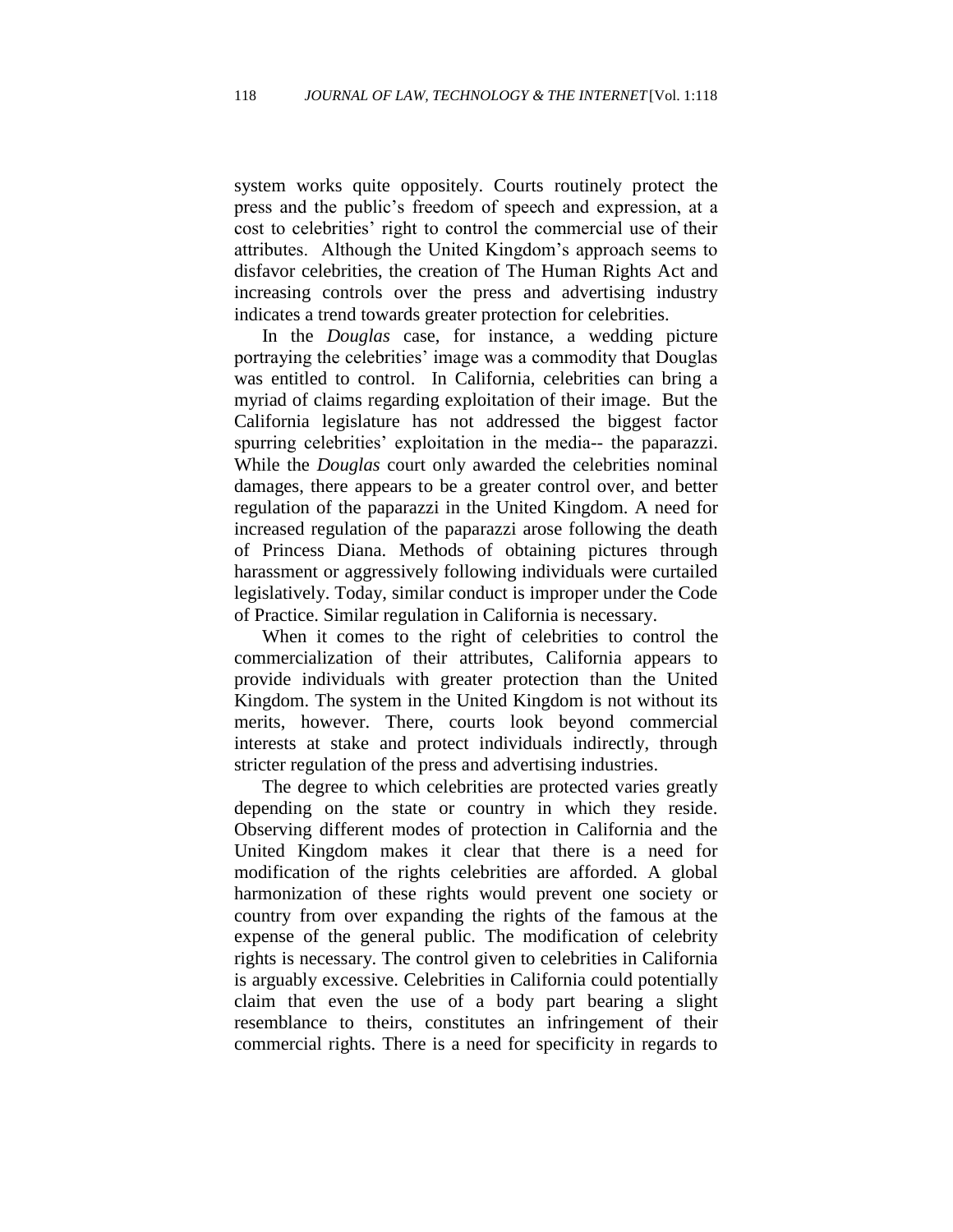the attributes that celebrities are entitled to protect. Clarifying rights afforded celebrities can help solve problems of forum shopping resulting from disparate damage awards individuals receive in different jurisdictions.

Celebrities should, at a minimum, be entitled to protect their identity, image, and voice. At an absolute maximum, the right should be extended to a celebrity's signature. The right of publicity should not protect attributes that non-celebrities may share, such as a name. Celebrities should have protection for their identity, image, and voice, because these are attributes that have made them famous. Additionally, those who make a living on their ability to sing should have protection against the commercial appropriation of their voice or vocal likeness. The right of publicity should not be transferable after death, however.<sup>158</sup> Once a celebrity has passed away, a claim for unjust enrichment does not make sense because another"s commercial use of the celebrity's image cannot cause injury.<sup>159</sup> Advances in society are propelled by expansions on inventions originally made by others.<sup>160</sup> Innovation is stunted when a celebrity can control the use of his or her image or attributes after death. Furthermore, the justification for giving celebrities control over the commercial use of their attributes, was to enable the celebrity to profit instead of others doing so at their expense.<sup>161</sup> When a celebrity has passed away, it is difficult to see how they are financially hurt by another's use of their image. Heirs do not personally embody the attributes that were valuable to the celebrity. With the exception of uses that would

<sup>158</sup> *See* Lugosi v. Universal Pictures, 25 Cal. 3d 813, 846-47 (1979); [Price](http://web2.westlaw.com/find/default.wl?tf=-1&serialnum=1975107459&rs=WLW9.08&ifm=NotSet&fn=_top&sv=Split&tc=-1&findtype=Y&ordoc=1979126754&db=345&vr=2.0&rp=%2ffind%2fdefault.wl&pbc=8A0ECB94)  [v. Hal Roach Studios, Inc., 400 F.Supp. 836,](http://web2.westlaw.com/find/default.wl?tf=-1&serialnum=1975107459&rs=WLW9.08&ifm=NotSet&fn=_top&sv=Split&tc=-1&findtype=Y&ordoc=1979126754&db=345&vr=2.0&rp=%2ffind%2fdefault.wl&pbc=8A0ECB94) 844 (S.D.N.Y. 1975); Factors Etc., Inc. v. Creative Card Co., 444 F.Supp. 279, 284 (S.D.N.Y. 1977); *but see* [Memphis](http://web2.westlaw.com/find/default.wl?tf=-1&serialnum=1977127112&rs=WLW9.08&referencepositiontype=S&ifm=NotSet&fn=_top&sv=Split&referenceposition=1330&findtype=Y&tc=-1&ordoc=1979126754&db=345&vr=2.0&rp=%2ffind%2fdefault.wl&pbc=8A0ECB94)  [Development Foundation v. Factors Etc., Inc.,](http://web2.westlaw.com/find/default.wl?tf=-1&serialnum=1977127112&rs=WLW9.08&referencepositiontype=S&ifm=NotSet&fn=_top&sv=Split&referenceposition=1330&findtype=Y&tc=-1&ordoc=1979126754&db=345&vr=2.0&rp=%2ffind%2fdefault.wl&pbc=8A0ECB94) 441 F.Supp. 1323, 1330 (W.D. Tenn. 1977).

 $159$  Lugosi v. Universal Pictures, 25 Cal. 3d 813, 846-47 (1979) ("With death, the individual"s need to control the commercial uses of his identity as an adjunct to his career ceases.").

<sup>&</sup>lt;sup>160</sup> Lior Zemer, *The Copyright Movement*, 43 SAN DIEGO L.REV. 247, 282 (2006) ("[A]uthorial and artistic properties are limited ab initio due to the dependency on the contribution of the public. The creative act combines the contribution of the collective and that of the individual authors.").

<sup>161</sup> *See* Rogers v. Grimaldi, 875 F.2d 994, 1003-04 (2d Cir. 1989) ("The common law right of publicity, where it has been recognized, grants celebrities an exclusive right to control the commercial value of their names and to prevent others from exploiting them without permission.").